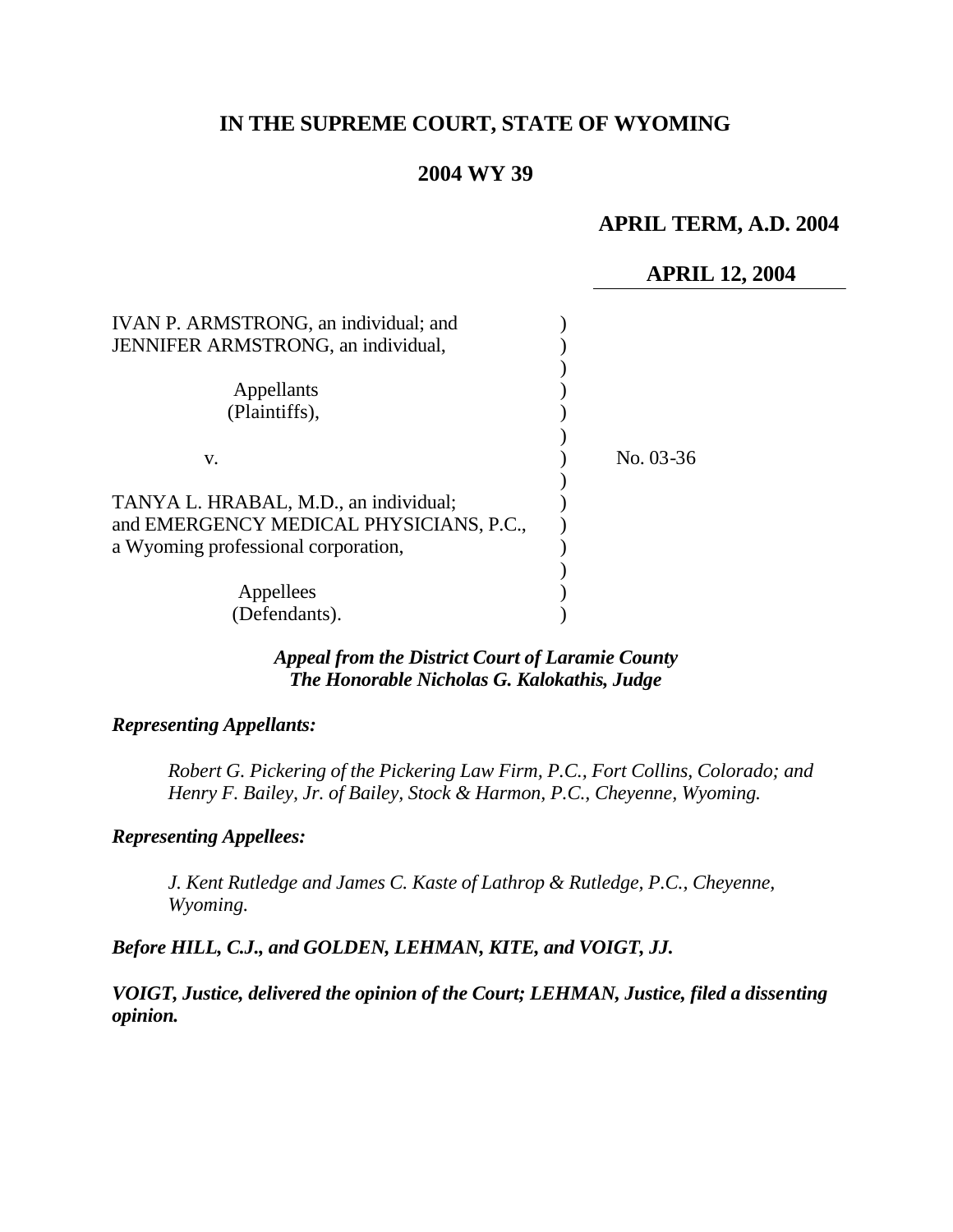# **VOIGT, Justice.**

[¶1] This is a medical malpractice case in which the appellants dispute several evidentiary rulings of the district court, its denial of their motion for leave to amend their complaint, and its denial of their motion for a new trial. We affirm in part, reverse in part, and remand to the district court.

# *ISSUES*

1. Did the district court err in precluding the appellants' retained emergency medicine expert from offering opinions as to the standard of care for treatment?

2. Did the district court err in precluding the appellants' only other retained expert from offering opinions as to the standard of care?

3. Did the district court err in precluding the appellants' retained expert from offering opinions as to the standard of care for an infectious disease consultant?

4. Did the district court err in precluding evidence of appellee Hrabal's prior malpractice claims, the suspension of appellee Hrabal's hospital privileges, and other matters affecting her credibility?

5. Did the district court err in denying the appellants' motion for leave to file an amended complaint to allege negligent misrepresentation?

# *FACTS*

[¶2] The appellants in this case are husband and wife, Ivan and Jennifer Armstrong. On February 5, 1999, one of their children was diagnosed at a private medical clinic as suffering from influenza. As a precautionary measure, the Armstrong family members were prescribed an anti-influenza medication. Despite taking a full ten-day course of the medication, Ivan Armstrong (Armstrong) awoke on February 25, 1999, with head and body aches and nausea. He returned to the medical clinic and was prescribed a second dose of the same anti-influenza medication.

[¶3] On February 28, 1999, Armstrong went to the emergency room of the United Medical Center (UMC) in Cheyenne, complaining of worsening symptoms. A nurse noted he had both an elevated temperature and an elevated heart rate. Armstrong was seen by appellee, Tanya L. Hrabal, M.D., an employee of appellee, Emergency Medical Physicians, P.C. (EMP). Dr. Hrabal obtained Armstrong's medical history and did a physical examination. After considering numerous potential causes of Armstrong's symptoms, including trauma, appendicitis, gallbladder disease, and viral or bacterial infection, Dr. Hrabal concluded that the most likely cause was influenza.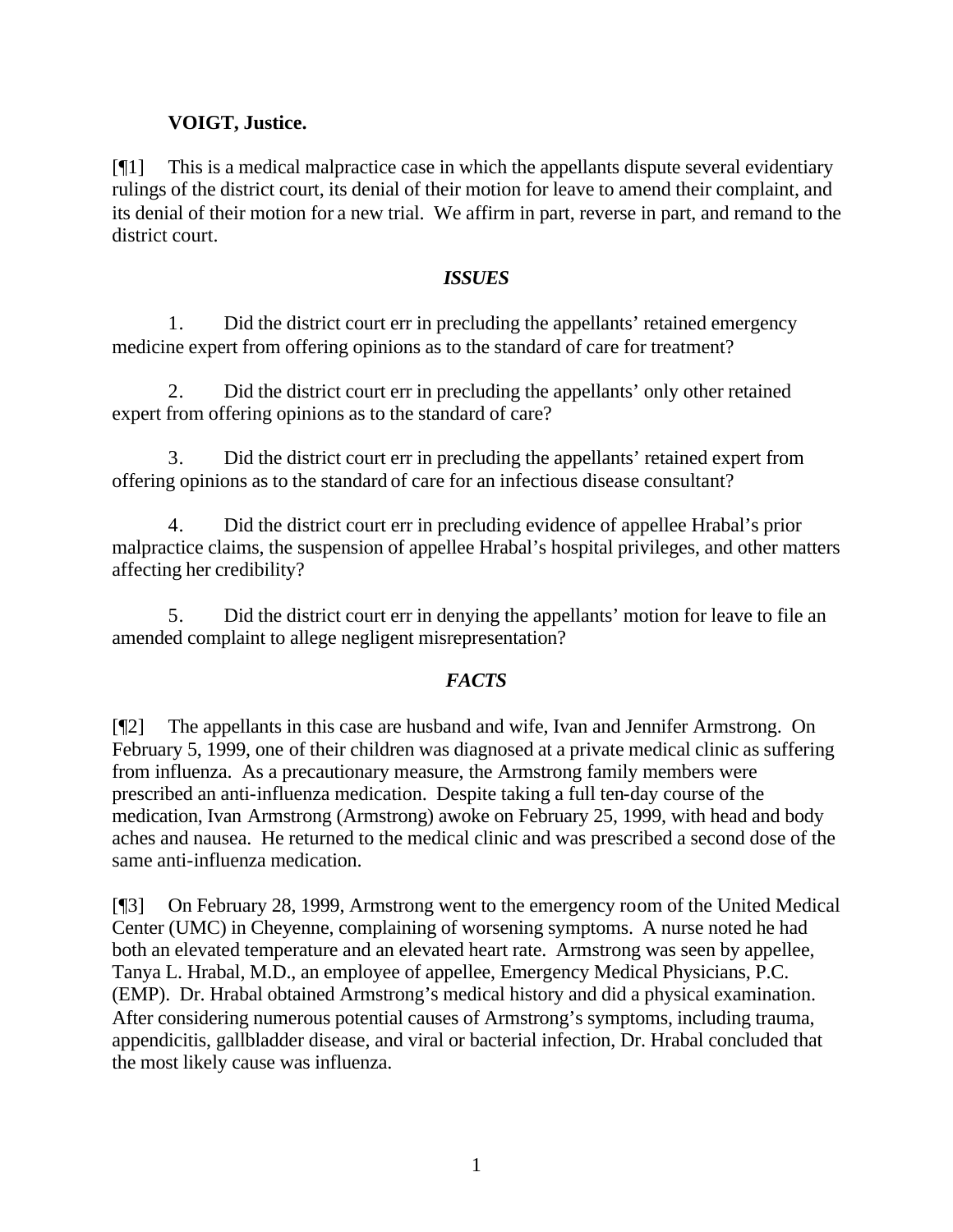[¶4] Dr. Hrabal ordered the administration of fluids and medication to reduce Armstrong's dehydration and high temperature. When Armstrong appeared to improve, Dr. Hrabal discharged him from the emergency room with instructions to return if he did not continue to improve, to take large quantities of clear fluids, to take specified medications, and to follow up with his family doctor, Ronald Malm, M.D.

[¶5] On March 2, 1999, Armstrong went to see Dr. Malm because he was experiencing dizziness, fever, vomiting and diarrhea. Dr. Malm had originally prescribed the antiinfluenza medication for the Armstrong family. Dr. Malm diagnosed Armstrong as suffering from gastroenteritis, or stomach flu, and dehydration, and admitted him to the hospital for observation and rehydration. Laboratory test results and x-rays were sufficiently normal so as not to change Dr. Malm's diagnosis.

[¶6] During the afternoon of March 3, 1999, Armstrong's condition dramatically worsened. His attending nurses contacted Dr. Malm's on-call partner, Dr. Schiel. After examining Armstrong and seeing the abnormal results of new laboratory tests, Dr. Schiel suspected that Armstrong might be suffering from a bacterial infection, or sepsis. Dr. Schiel ordered blood cultures and requested a consultation from Philip Sharp, M.D., an infectious disease specialist.

[¶7] Dr. Sharp saw Armstrong on the night of March 3, 1999, and concluded that Armstrong was suffering from sepsis, possibly due to an intestinal infection. Dr. Sharp ordered broad coverage antibiotics and body fluid cultures for Armstrong. The next day, Dr. Sharp noted that the cultures were positive for bacterial infection. He also felt that a heart murmur might be present. Subsequent tests revealed that Armstrong had endocarditis, which is an infection of the heart valve. He underwent surgery to replace his damaged aortic valve with a prosthetic valve. The endorcarditis was caused by bacteria called *staphylococcus aureus.*

# *NATURE OF THE CASE*

[¶8] On February 22, 2001, the appellants filed a medical malpractice action against the appellees.<sup>1</sup> After engaging in discovery, the appellants sought leave to file an amended complaint to add an allegation of negligent misrepresentation based upon Dr. Hrabal's alleged failure to disclose to EMP her involvement in a previous lawsuit in which failure to diagnose a progressive bacterial infection had been alleged. The appellees resisted the motion to amend and moved *in limine* to preclude admission of evidence of any prior malpractice claims against Dr. Hrabal. The motion to amend was denied and the motion *in limine* was granted. Those rulings are the basis for the fourth and fifth issues in this appeal.

[¶9] In their pretrial disclosure of expert witnesses, the appellants named two retained medical experts: Steven M. Tredal, M.D., board certified in emergency medicine, and Gary

l

<sup>1</sup> Appellee EMP has conceded that appellee Hrabal was its employee and that she was acting within the course and scope of that employment during all relevant times.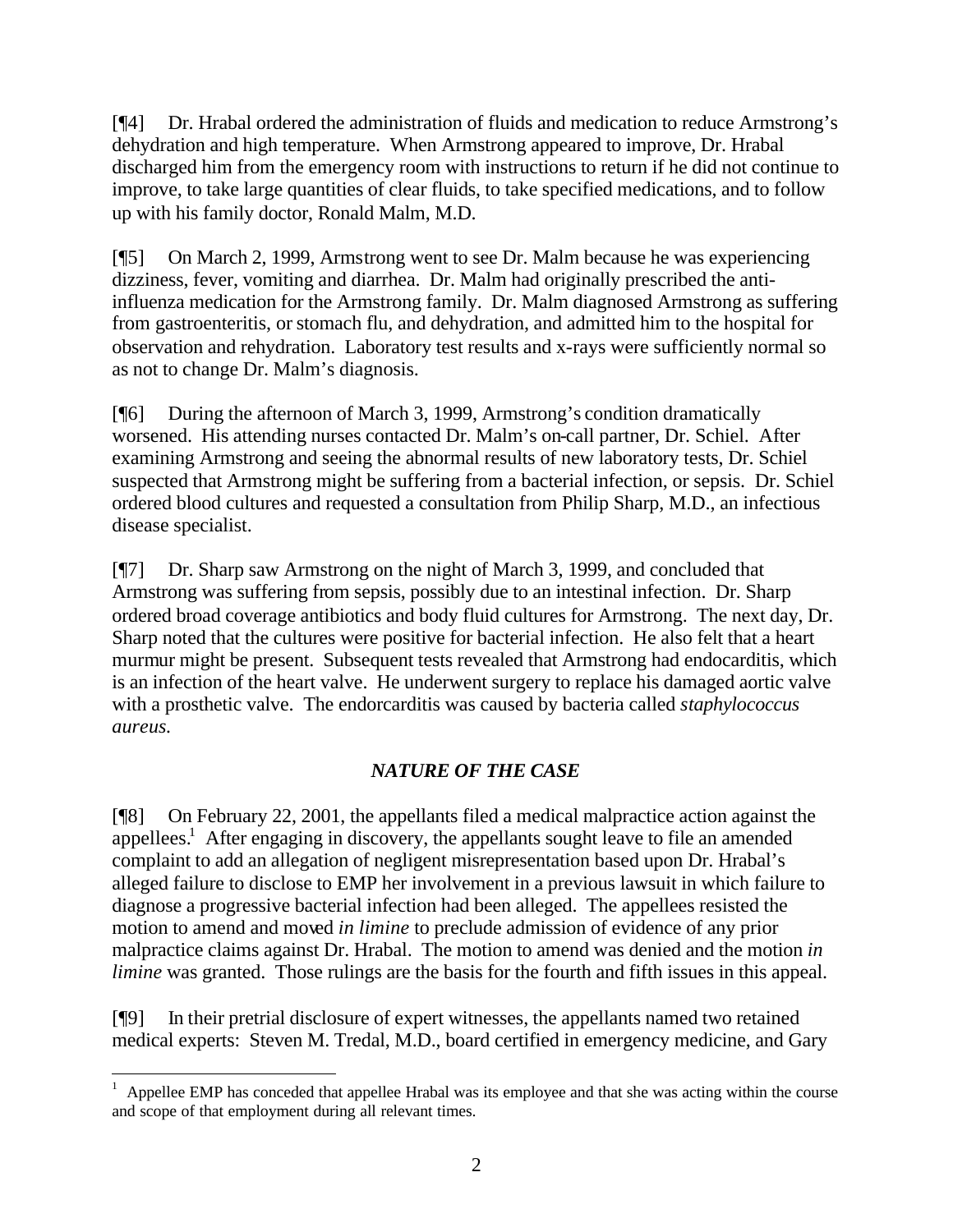M. Green, M.D., board certified in internal medicine and infectious disease. It was intended that Dr. Tredal would establish the standard of care for emergency room physicians and that Dr. Green would do the same for emergency room physicians and for infectious disease practice in the emergency room setting. At trial, the district court sustained objections to questions posed by appellants' counsel to Dr. Tredal and Dr. Green concerning the standard of care. Those rulings are the basis for the first three issues in this appeal.

#### *STANDARD OF REVIEW*

#### *Evidentiary Rulings*

[¶10] Trial court rulings on the admissibility of evidence are reviewed for an abuse of discretion. *Clark v. Gale,* 966 P.2d 431, 435 (Wyo. 1998). We apply the following standard:

> "Such decisions are within the sound discretion of the trial court and will not be disturbed absent a clear abuse of discretion. . . . Determining whether the trial court abused its discretion involves the consideration of whether the court could reasonably conclude as it did, and whether it acted in an arbitrary or capricious manner. . . .

A trial court's evidentiary rulings '"are entitled to considerable deference,"' and will not be reversed on appeal so long as '"there exists a legitimate basis for the trial court's ruling.  $\ldots$ "

*Dysthe v. State,* 2003 WY 20, ¶ 16, 63 P.3d 875, 883 (Wyo. 2003) (*quoting Lancaster v. State, 2002 WY 45,* 11, 43 P.3d 80, 87 (Wyo. 2002)). This standard applies to a trial court's exclusion of expert testimony. *Chapman v. State,* 2001 WY 25, ¶ 8, 18 P.3d 1164, 1169 (Wyo. 2001); *Bunting v. Jamieson,* 984 P.2d 467, 470 (Wyo. 1999). Expert testimony is admissible if it meets the requirements of W.R.E. 702:

> If scientific, technical, or other specialized knowledge will assist the trier of fact to understand the evidence or to determine a fact in issue, a witness qualified as an expert by knowledge, skill, experience, training, or education, may testify thereto in the form of an opinion or otherwise.

[¶11] All relevant evidence is admissible. W.R.E. 402. Even where relevant, however, evidence may be excluded if it constitutes the "needless presentation of cumulative evidence." W.R.E. 403. Furthermore, rulings excluding evidence are subject to harmless error analysis and there must be an offer of proof under W.R.E. 103: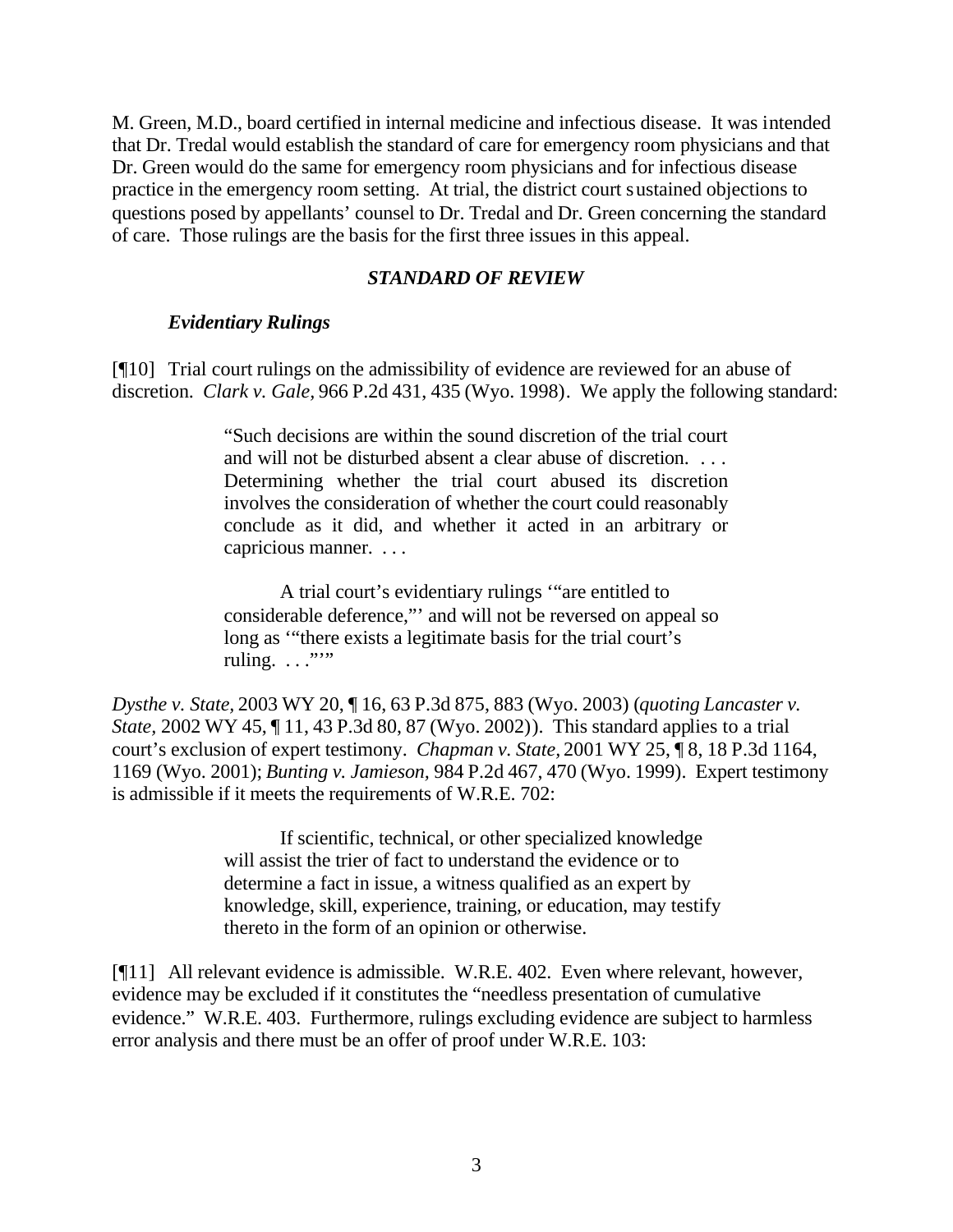(a) *Effect of erroneous ruling.*– Error may not be predicated upon a ruling which admits or excludes evidence unless a substantial right of the party is affected, and

. . .

(2) Offer of Proof. – In case the ruling is one excluding evidence, the substance of the evidence was made known to the court by offer or was apparent from the context within which questions were asked.

#### *Motion for Leave to Amend Complaint*

The law in Wyoming is well settled that the decision to allow amendment to pleadings is vested within the sound discretion of the district court. That decision will be reversed only for an abuse of discretion shown by clear evidence.

*Ekberg v. Sharp,* 2003 WY 123, ¶ 9, 76 P.3d 1250, 1253 (Wyo. 2003). Leave to amend pleadings "shall be freely given when justice so requires." W.R.C.P. 15(a). We have identified the "proper test as to what the trial court should consider when an amendment is proffered" to be the following:

> "\* \* \* If the underlying facts or circumstances relied upon by a plaintiff may be a proper subject of relief, he ought to be afforded an opportunity to test his claim on the merits. In the absence of any apparent or declared reason—such as undue delay, bad faith or dilatory motive on the part of the movant, repeated failure to cure deficiencies by amendments previously allowed, undue prejudice to the opposing party by virtue of allowance of the amendment, futility of amendment, etc.—the leave sought should, as the rules require, be 'freely given.' \* \* \*"

*Beaudoin v. Taylor,* 492 P.2d 966, 970 (Wyo. 1972) (*quoting Foman v. Davis,* 371 U.S. 178, 182, 83 S.Ct. 227, 230, 9 L.Ed.2d 222 (1962)).

#### **DISCUSSION**

### *Did the district court err in precluding the appellants' retained emergency medicine expert from offering opinions as to the standard of care for treatment?*

[¶12] As part of his burden of proof in a medical malpractice action, the plaintiff must establish the accepted standard of medical care or practice. Wyo. Stat. Ann. § 1-12-601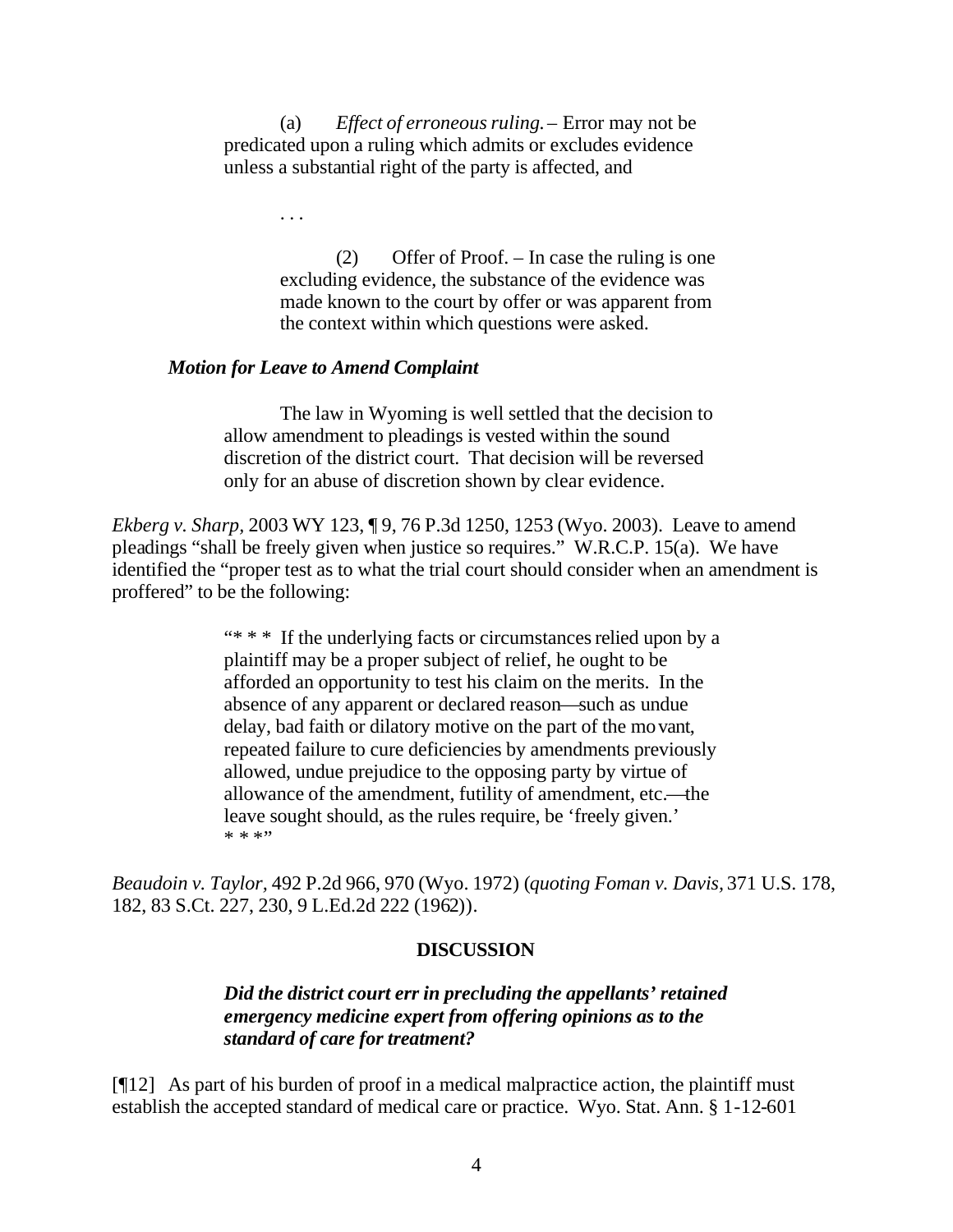(LexisNexis 2003); *Oakden v. Roland,* 988 P.2d 1057, 1059 (Wyo. 1999) (*quoting Harris v. Grizzle*, 625 P.2d 747, 751 (Wyo. 1981)). As with allegations of negligence in other professions, the standard of care in a medical malpractice case generally must be proven through expert testimony. *Smyth v. Kaufman,* 2003 WY 52, ¶ 27, 67 P.3d 1161, 1169 (Wyo. 2003); *Sayer v. Williams,* 962 P.2d 165, 167-68 (Wyo. 1998) (*quoting Mize v. North Big Horn Hosp. Dist.*, 931 P.2d 229, 233 (Wyo. 1997)); *Siebert v. Fowler,* 637 P.2d 255, 257 (Wyo. 1981). *See also Rino v. Mead,* 2002 WY 144, ¶ 17, 55 P.3d 13, 19 (Wyo. 2002).

[¶13] The appellants called Dr. Tredal, an emergency medicine specialist, to testify as to the standard of care Dr. Hrabal was expected to meet when Armstrong appeared at the UMC emergency room. During the direct examination of Dr. Tredal, the following exchange occurred:

> Q. And, Doctor, did Tanya Hrabal meet the core standard of care in treating Ivan Armstrong on the 28th of February?

> > A. No.

Q. What should she have done?

MR. RUTLEDGE: Your Honor, this has been asked and answered about five times.

THE COURT: Sustained.

[¶14] The appellants' trial counsel made no immediate response when the objection was sustained and made no offer of proof. In their appellate brief, the appellants contend that their counsel intended to question Dr. Tredal about the standard of care in several distinct areas—evaluation, testing, consultation, treatment, appropriateness of discharge, and aftercare instructions—and that only evaluation, testing and consultation had been covered when the objection was sustained. They argue that it was clear error for the district court to preclude them from eliciting testimony on the critical issue of treatment. They identify prejudice in the fact that the jury submitted the following note to the district court during deliberations:

> We have a problem with "what is standard of care"[.] All dr's testified differently – We are [to] decide on evidence presented – If we come to an agreement – can we present a statement to the attys/plaintiff how we came to --  $?$ ?<sup>[2]</sup>

Furthermore, in finding against the appellants, the jury concluded that Dr. Hrabal did not deviate from the standard of care expected of her as an emergency room physician.

<sup>&</sup>lt;sup>2</sup> No issue is presented in this appeal as to how this question was answered.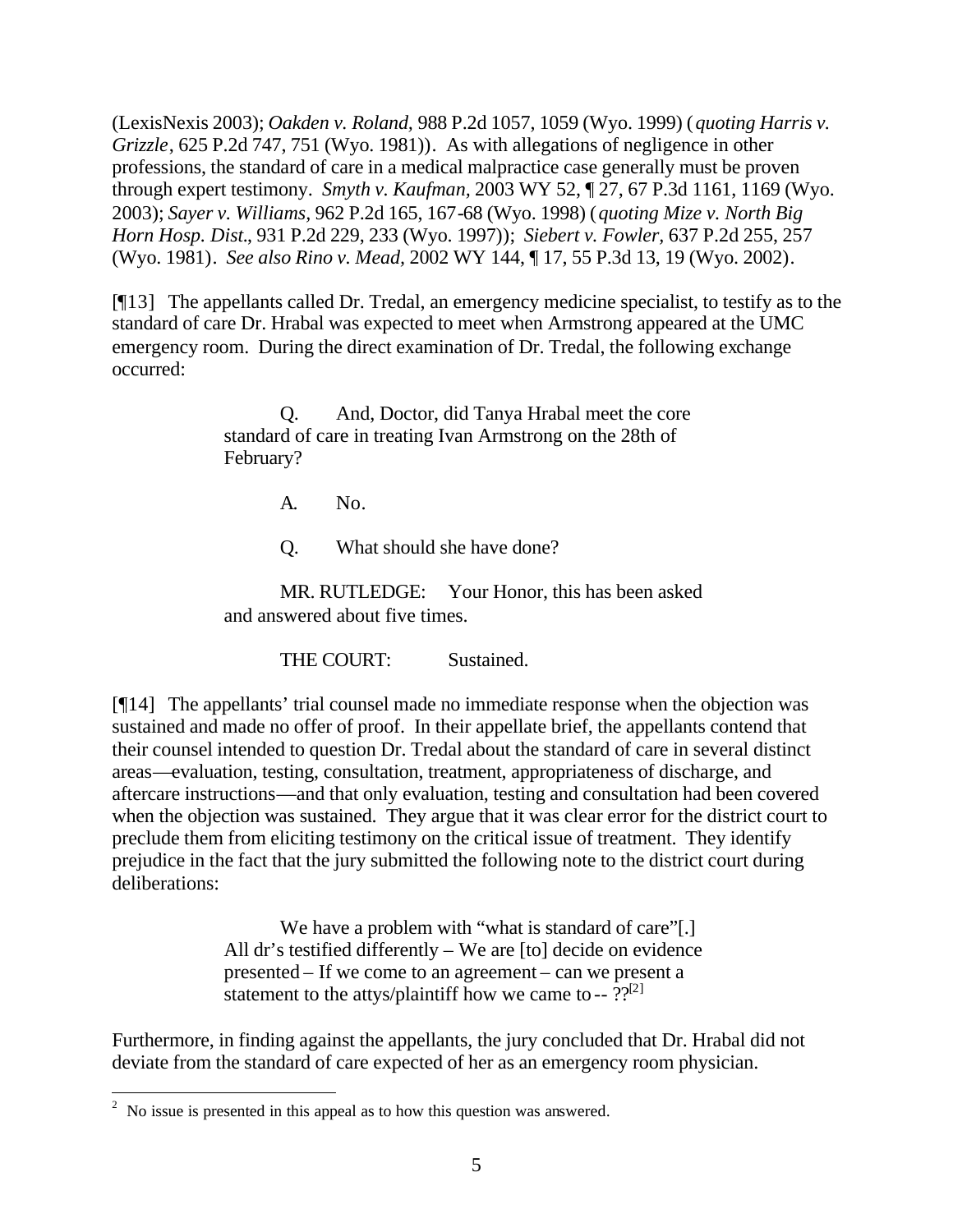[¶15] The appellees' counter-argument is that, pursuant to W.R.E. 403, the district court properly exercised its discretion in sustaining their objection in order to prevent the "needless presentation of cumulative evidence."<sup>3</sup> They point to numerous prior questions where Dr. Tredal had been asked about the standard of care or about what Dr. Hrabal "should have done:"

Q. And how do you treat bacterial sepsis generally?

Q. . . . Could you tell us what things Dr. Hrabal failed to do to meet the standard of care?

. . .

. . .

Q. And what were – what would the standard of care have required for [bacterial sepsis] on the differential to be ruled out?

. . .

Q. What testing was required by the standard of care?

. . .

Q. Were all of these tests required to evaluate – by the standard of care, were they required to evaluate Ivan Armstrong on February 28, 1999?

. . .

. . .

l

Q. Now, Doctor, in your opinion in this case did the standard of care require objective tests to rule out sepsis?

Q. If a doctor is thinking bacterial infection does the standard of care require them to do a septic work-up?

<sup>3</sup> *See also* W.R.E. 611(a), where the trial court is instructed to "exercise reasonable control over the mode and order of interrogating witnesses . . . so as to . . . avoid needless consumption of time . . .."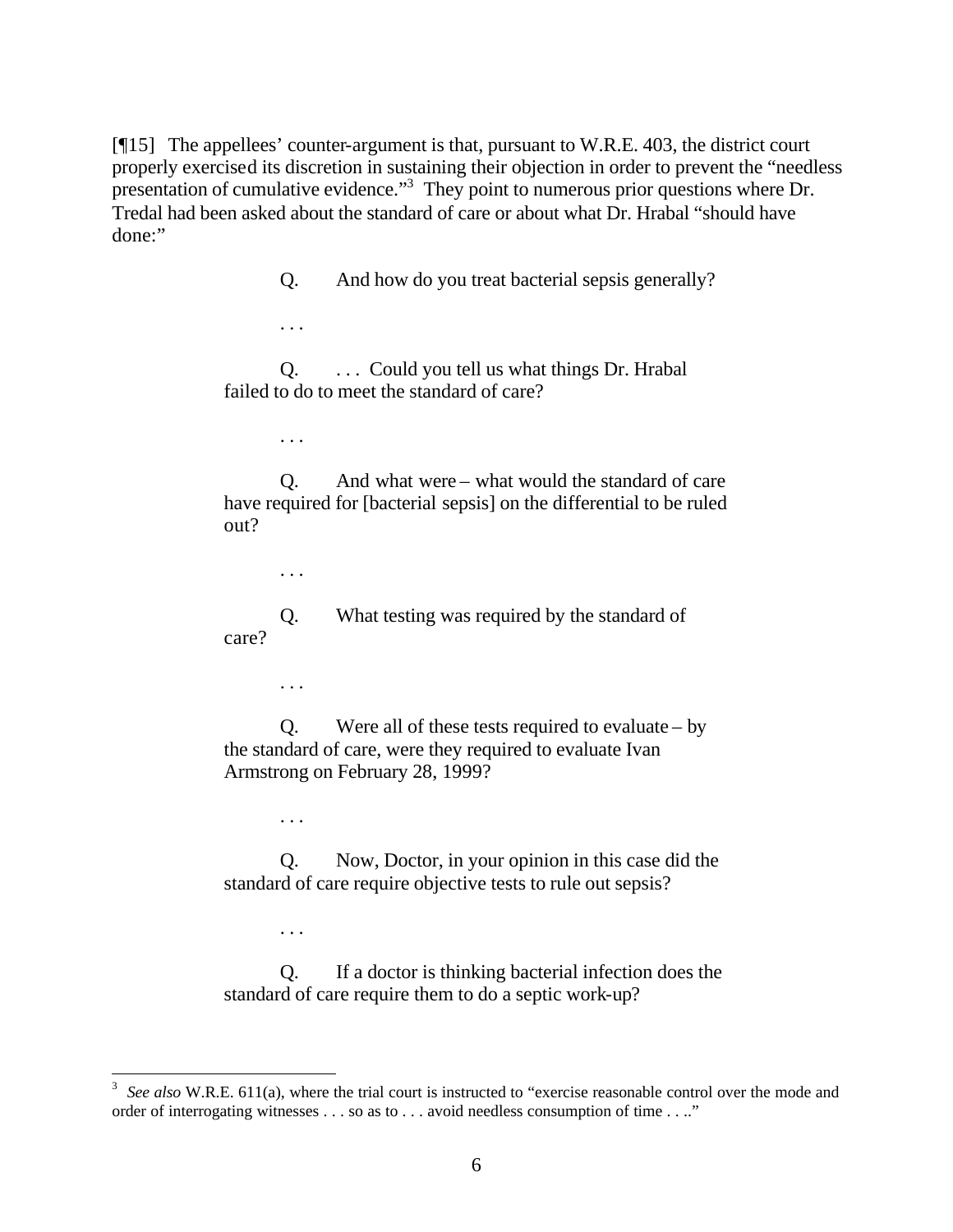[¶16] In the context of all these questions and their answers, sustaining the objection was certainly understandable. The appellants' counsel did not explain to the district court his plan to pursue the standard of care in six sub-categories nor did he make an offer of proof to alert the district court to how the proposed testimony would differ from earlier testimony. Further, the record does not suggest that such a plan of attack was apparent from the previous questions. In this situation, an offer of proof was required by W.R.E. 103(a)(2). *See Contreras By and Through Contreras v. Carbon County School Dist. No. 1, 843 P.2d 589,* 595-96 (Wyo. 1992); *Rudolph v. State,* 829 P.2d 269, 274-75 (Wyo. 1992); and *Pack v. State,* 571 P.2d 241, 245 (Wyo. 1977). The dual purpose of an offer of proof is to alert the trial court to the nature of the error in order to allow corrective action, and at the same time to create a sufficient record for appellate review. *Padilla v. State,* 601 P.2d 189, 194 (Wyo. 1979). Those purposes were not served in this case, and we affirm the district court's decision to sustain the appellees' objection.

# *Did the district court err in precluding the appellants' only other retained expert from offering opinions as to the standard of care?*

[¶17] Gary M. Green, M.D., was retained by the appellants as an expert to establish the standard of care for infectious disease practice in the emergency room setting. After graduation from Georgetown University School of Medicine, Dr. Green did an internship in internal medicine at the Medical Center of Delaware. He then finished his residency at St. Joseph's Hospital & Medical Center in Phoenix, Arizona. Next, he completed a fellowship in infectious disease at U.C.L.A. He is board-certified by both the American Board of Internal Medicine and the American Board of Infectious Diseases. At the time of trial, he was Sub-Chief of the Division of Infectious Diseases at Santa Rosa Kaiser Permanente Medical Center.

[¶18] Dr. Green's medical residency included training in emergency medicine. During his infectious disease fellowship at U.C.L.A., Dr. Green also worked as an emergency room physician at West Los Angeles Kaiser Hospital. After working for a time at Cedars Sinai Medical Center, also in Los Angeles, Dr. Green was recruited to Casper, where he established a private practice and worked at the Wyoming Medical Center.

[¶19] In Casper, Dr. Green consulted in the emergency room at Wyoming Medical Center "almost daily." He also taught infectious disease recognition and treatment to family practice residents at the University of Wyoming Family Practice Residency Program. Dr. Green testified as follows in reference to his familiarity while in Casper with emergency room treatment of infectious diseases:

> Q. While you were in Casper did you become familiar with the standards of practice for a reasonable and prudent board certified emergency physician in connection with recognition of infectious diseases?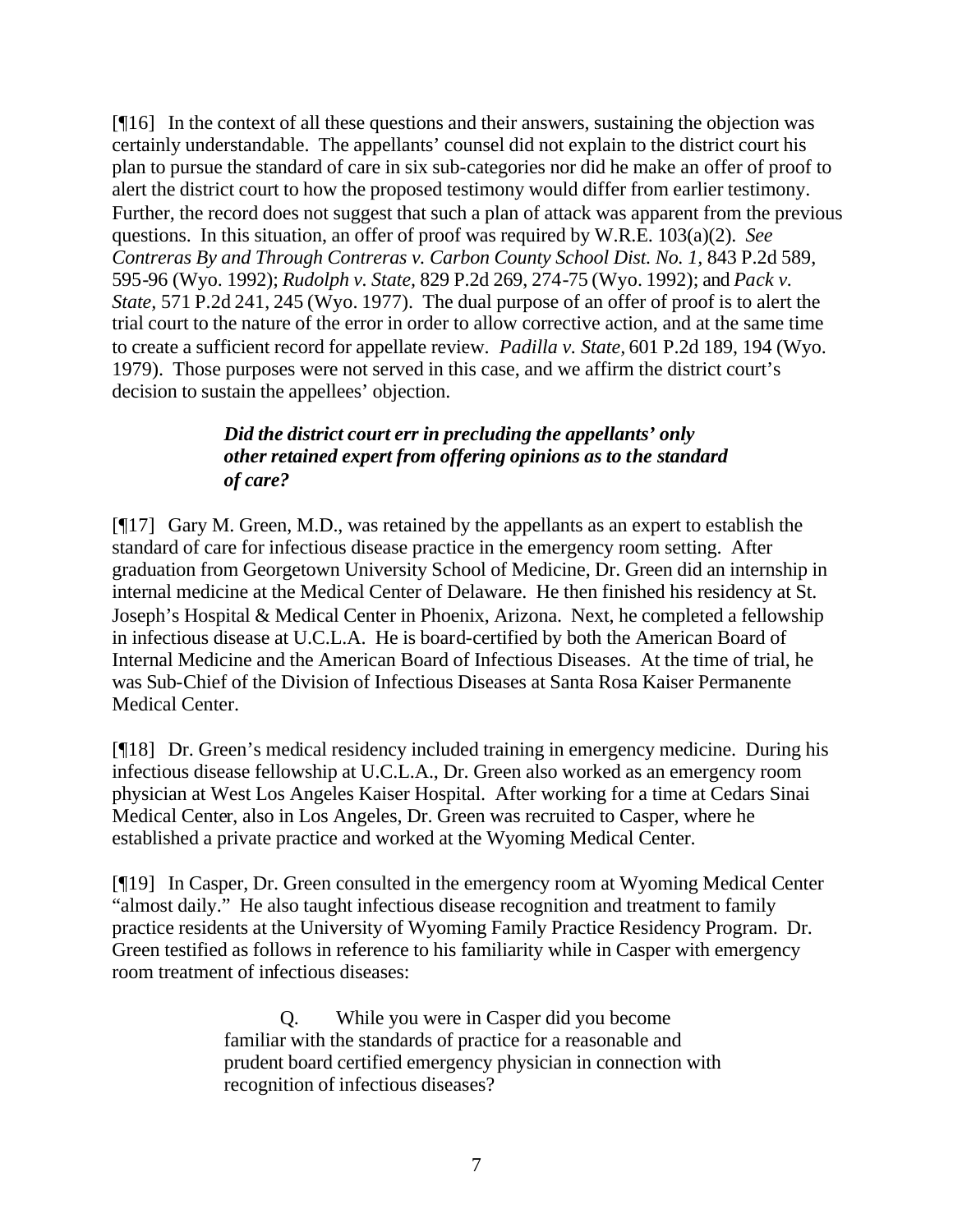A. Yes, I was. In fact, it is not much different from that for internal medicine and family practice.

- Q. Is it substantially similar?
- A. Yes.

[¶20] Dr. Green moved from Casper to Eureka, California, in 1999. There, he was the sole infectious disease specialist in two counties, and he held privileges at three area hospitals. He attended regularly in the emergency departments of all three hospitals. In doing so, he became familiar with the standards of care applied to infectious disease patients in those emergency departments, which standards were the same as had been applied in Casper. In his current position at Santa Rosa Kaiser Permanente Medical Center, he teaches emergency medicine specialists how to evaluate and treat patients with sepsis:

> Q. Dr. Green, do you teach emergency medicine, board-certified emergency medicine physicians about sepsis?

> > A. Yes, I do.

Q. When was the last time you did that?

A. The last lecture I gave to the ER department was within the last six months.

A. And did you teach emergency medicine physicians about infectious disease at Wyoming Medical Center?

Q. Yes, I did.

A. Do you teach them what standards to apply in approaching – in evaluating, diagnosing, and treating patients presenting with fever, tachycardia, of potential infectious processes?

A. Yes, that's a basic tenant [*sic*] for the lectures I give.

Q. Is that part of your job duties as infectious disease chief at Santa Rosa Hospital?

A. It is.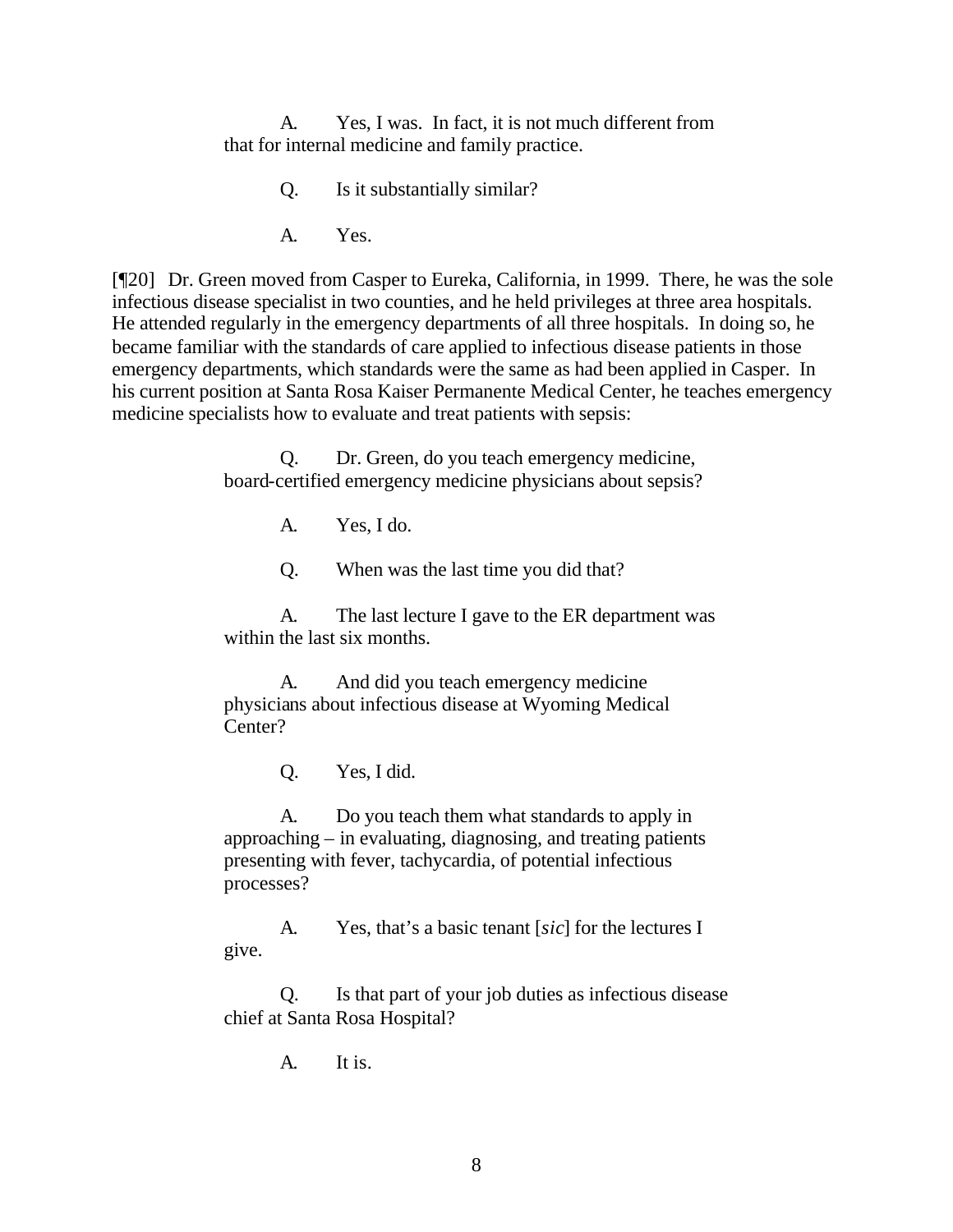Q. And have you done that – did you do that at Wyoming?

A. I did.

[¶21] After establishing Dr. Green's qualifications, the appellants' counsel began to inquire directly about the standard of care:

> Q. Are the opinions that you're giving today within a reasonable degree of medical probability?

> > A. Yes, they are.

Q. And is [*sic*] the standard of care opinions you're rendering today, are those based upon the standard of care for emergency medicine when the questions are in that area of focus?

A. Yes, they are.

Q. And when questions will be in the focus of infectious disease will the standard of care then be for that subspecialty?

A. Yes, they will be.

[¶22] Counsel then began to ask Dr. Green about the process known as "differential diagnosis." At that point, the appellees' counsel interjected the following objection:

> MR. RUTLEDGE: Your Honor, I'm going to object to relevance and also as to qualifications. If this is intended to be standard of care testimony about the standards applicable to an emergency physician, Dr. Green does not qualify to give standard of care opinions about emergency medicine physicians. He's not in the same line of practice.

[¶23] The district court's initial reaction was to overrule this objection on the ground that "he does present some evidence that he has some experience in emergency rooms." The appellees' counsel was granted leave to *voir dire* the witness, however, during which the following exchange occurred:

> Q. But your only experience practicing as an emergency room physician was for about one year during your infectious diseases fellowship between '95 and '96; isn't that true?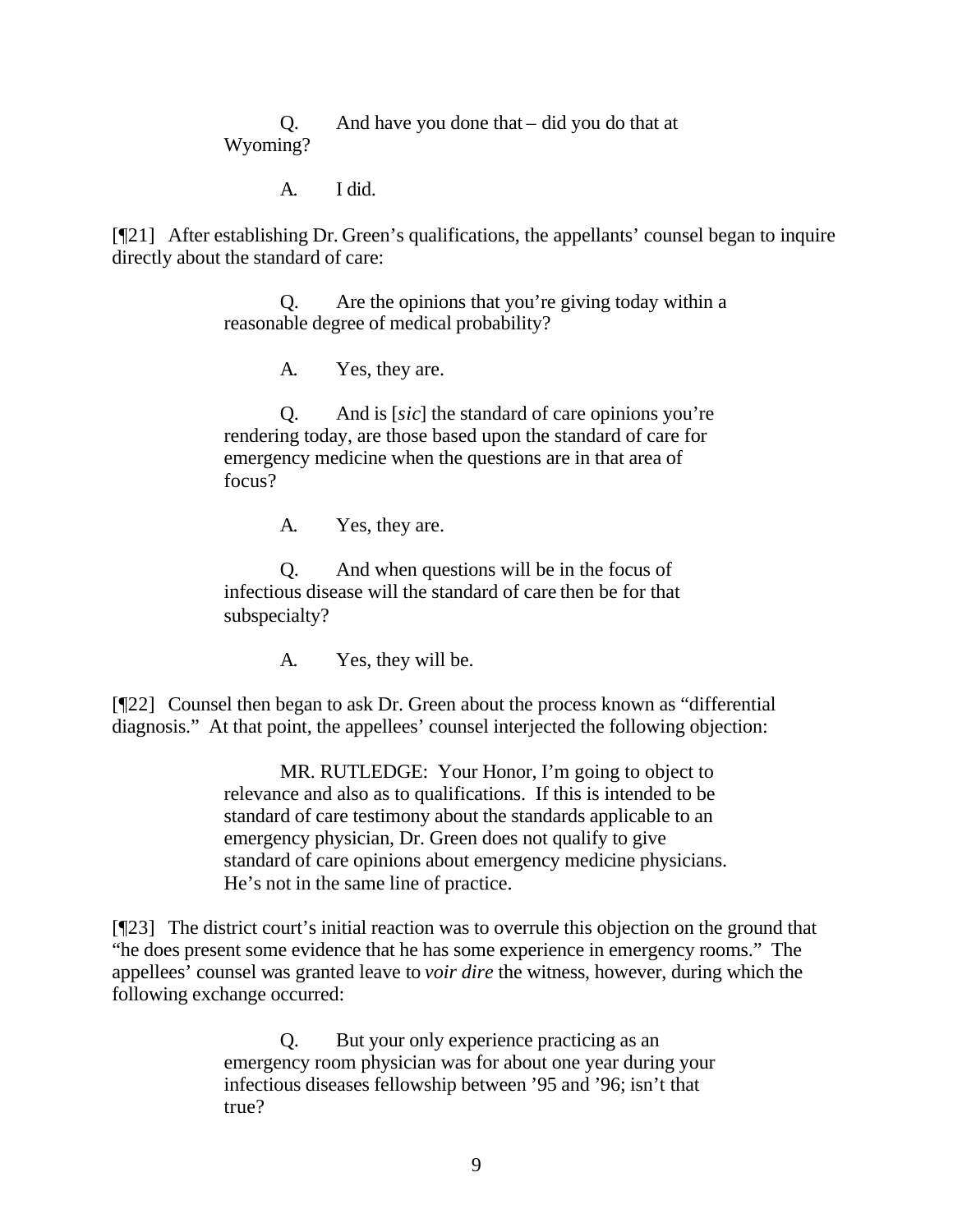A. That's correct, sir.

. . .

Q. And your training is considerably different than for a family practice physician practicing in the emergency department, isn't it?

A. My training is different from a family practice physician, that's correct.

Q. And your training is considerably different from a board certified person who has gone through an emergency medicine residency program?

A. Yes, my training is different from an ER trained physician.

Q. You've never gone through the emergency medicine residency program?

A. That's correct.

. . .

Q. You've gone through an internal medicine residency?

A. That's correct.

Q. And that's not required to practice emergency medicine, is it?

A. No, it is not.

. . .

Q. You agree that ethically you should have recent and substantive experience in the field or line of practice about which you're testifying?

A. That's correct, I do agree with that.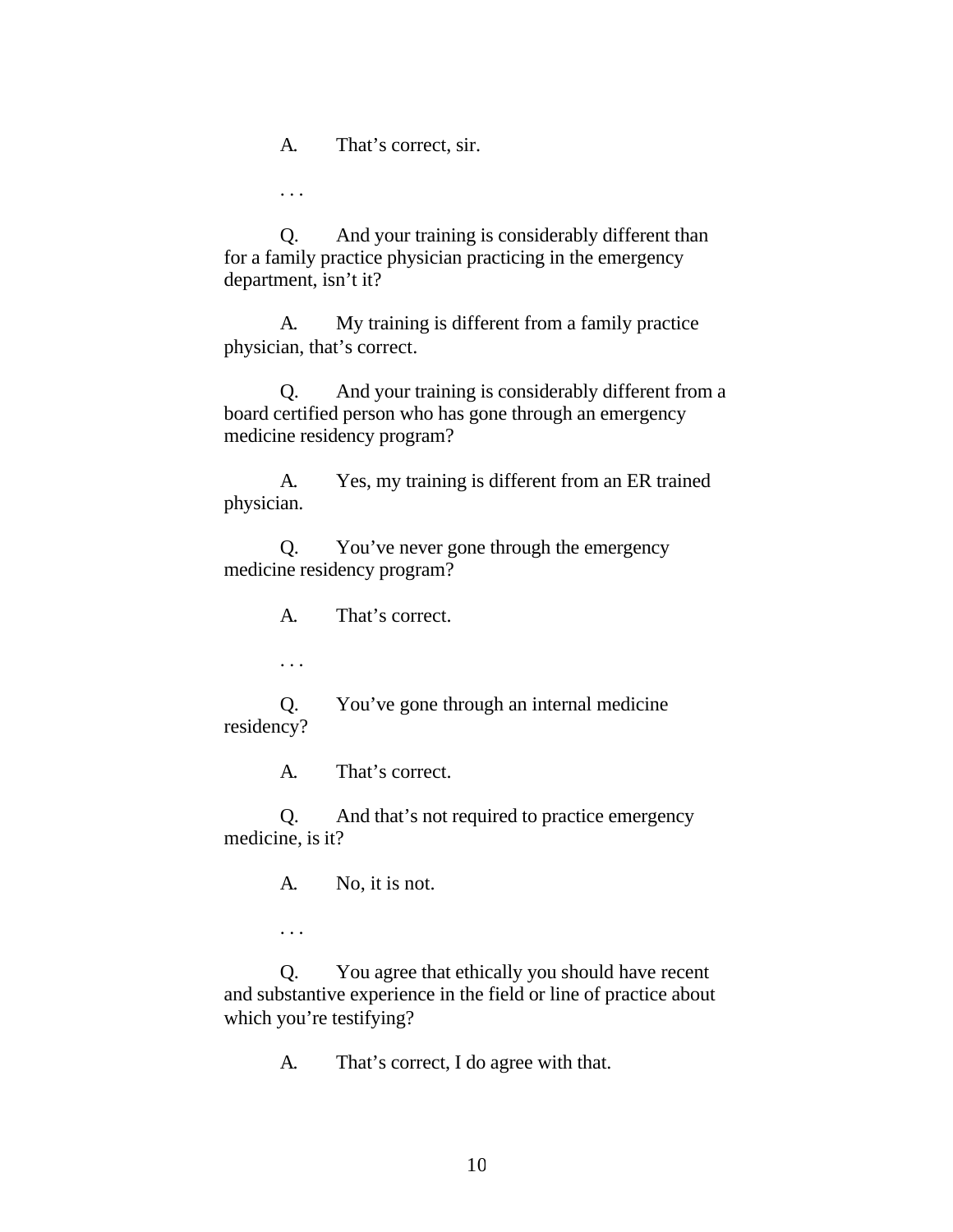Q. And your recent and substantive experience as an emergency physician is consulting only with emergency physicians as an infectious diseases specialist; isn't that true?

A. That's correct.

Q. Okay. And when you're working in the emergency department and since you've completed your fellowship, all the time you've spent working in the emergency department has been as an infectious diseases specialist, hasn't it?

A. At Kaiser Santa Rosa, sir?

Q. No, anywhere.

A. Is that what you are asking?

Q. Anywhere.

A. There are times when I've done internal medicine call, but it is fairly minor, I would say less than 5 percent of my time.

Q. But you haven't worked as an emergency physician in the emergency department since?

A. Since West Los Angeles Kaiser, that's correct.

THE COURT: What year was that '95?

THE WITNESS: About '95, '96, Your Honor.

Q. (BY MR. RUTLEDGE) And when you're consulted by emergency department physicians in the emergency department you're consulted not as an emergency physician but as an infectious diseases specialist, aren't you?

A. That's correct.

MR. RUTLEDGE: Your Honor, I renew my objection to Dr. Green testifying about the standard of care. He is not in the same line of practice.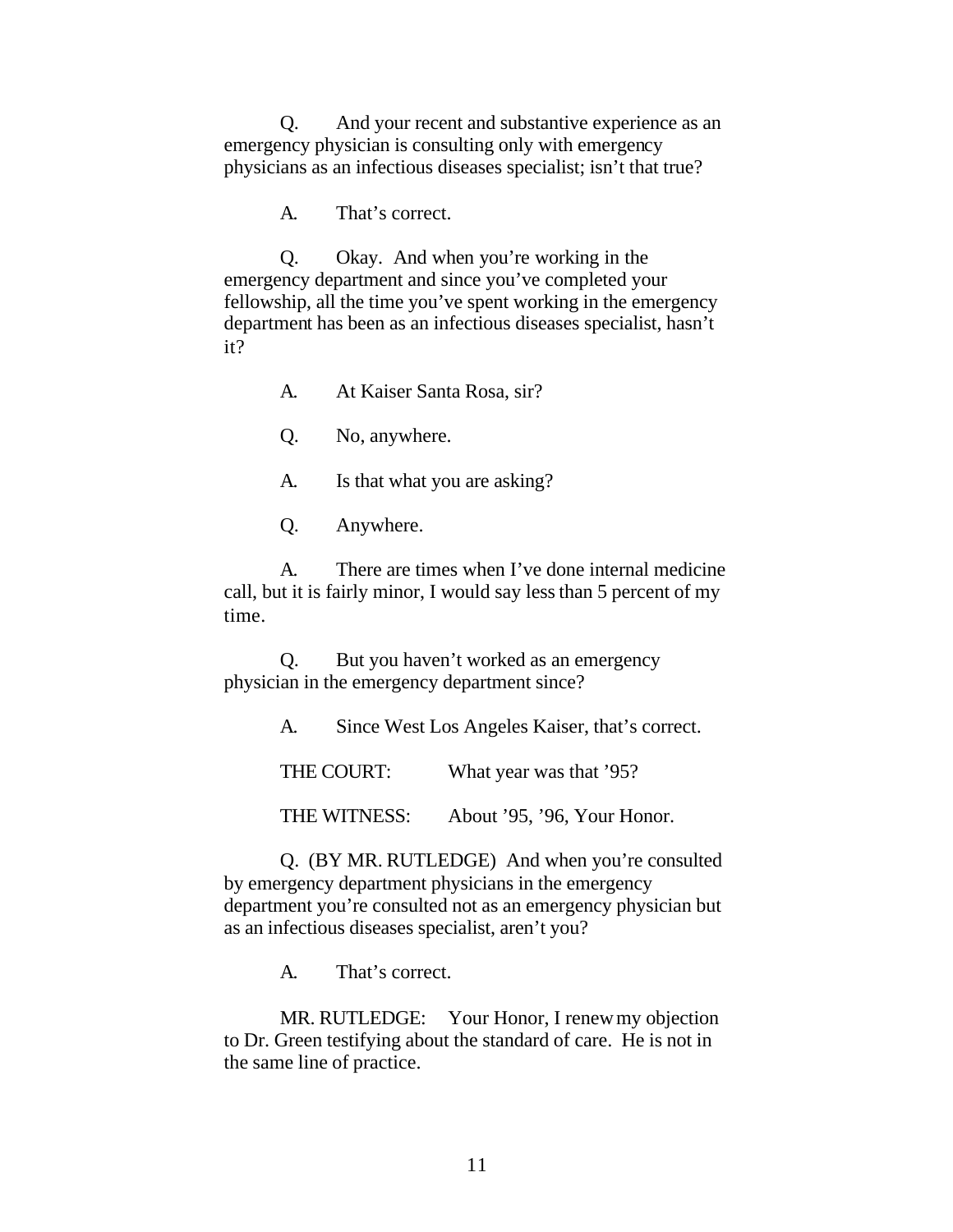[¶24] At the conclusion of the *voir dire* examination, the district court held a sidebar conference in order to rule on the objection:

> THE COURT: Kent, I need to ask you a question. I think you quoted from the ethics standards. What do those standards say one more time? I think that –

MR. RUTLEDGE: They say that you should have recent and substantive experience in the same line of practice.

THE COURT: Experience. So the question is, does teaching from a perspective of infectious disease specialist count for emergency room experience? Mr. Pickering.

MR. PICKERING: Well, Your Honor, the test is not that. The test is the statutory test found in the Wyoming statutes which requires only that a physician be substantially familiar with the standards of care of the area of practice, and he is. We're bound by the statutory requirements of the state legislature.

THE COURT: I would imagine that the ethics of the medical profession have something to do with this decision, wouldn't you agree?

MR. PICKERING: It may have.

THE COURT: Which he would violate if I'm going to let someone violate his ethics from the stand.

MR. PICKERING: He's not violating his ethics.

THE COURT: Sure he is. He has an opinion that doesn't violate the ethical –

MR. PICKERING: He's called to the emergency room three days a week not as an emergency room doctor. They said he's observed the same standard of care.

THE COURT: Is this witness going to give opinions on causations [*sic*]? Is he?

MR. PICKERING: Causation, yes.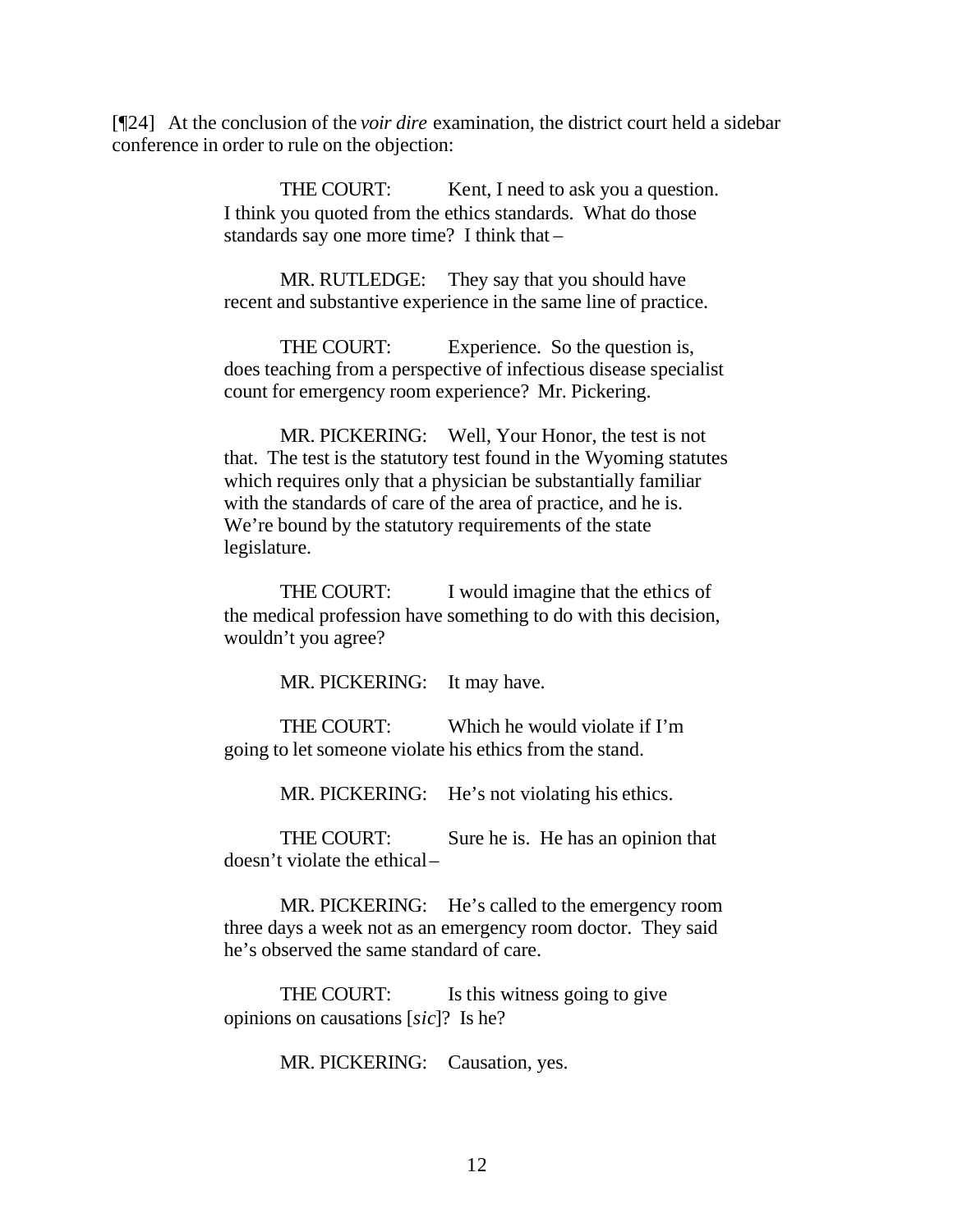on standard of care.

THE COURT: I'm going to sustain the objection

[¶25] In discussing the first issue in this opinion, we noted that the plaintiff in a medical malpractice action must establish the applicable standard of care, generally through expert testimony. We also noted that, under W.R.E. 702, a witness may be "qualified as an expert by knowledge, skill, experience, training, or education . . .." In addition to these general directives, Wyo. Stat. Ann. § 1-12-601 provides a specific burden of proof in medical malpractice cases:

> (a) In an action for injury alleging negligence by a health care provider the plaintiff shall have the burden of proving:

> > (i) If the defendant is certified by a national certificating board or association, that the defendant failed to act in accordance with the standard of care adhered to by that national board or association; or

(ii) If the defendant is not so certified, that the defendant failed to act in accordance with the standard of care adhered to by health care providers in good standing performing similar health care services.

(b) In either paragraph  $(a)(i)$  or  $(ii)$  of this section, variations in theory of medical practice or localized circumstances regarding availability of equipment, facilities or supplies may be shown to contravene proof offered on the applicable standard of care.

[¶26] The appellants find error in the district court's ruling on several grounds. First, they contend that Dr. Hrabal was not a board-certified specialist in emergency medicine, so they were not required to establish the standard of care adhered to by that national board. Second, they argue that Dr. Green, although also not a board-certified specialist in emergency medicine, established through his testimony that he was well-qualified to testify as to "the standard of care adhered to by health care providers in good standing performing similar health care services," namely the diagnosis and treatment of bacterial infection in the emergency room setting. The appellants rely on *Beavis ex rel. Beavis v. Campbell County Memorial Hosp.,* 2001 WY 32, ¶ 13, 20 P.3d 508, 513 (Wyo. 2001), where this Court recognized that the standard of care may be the same in certain instances across lines of practice. They also point out that not only did both Dr. Tredal and Dr. Green testify that the standard of care in recognizing infectious disease in the emergency room did not differ from one area of practice to another, but the appellees' own expert, Dr. Rosen, testified that there was no reason for Dr. Hrabal to consult with an infectious disease specialist "because the infectious disease specialist has no more information than you do."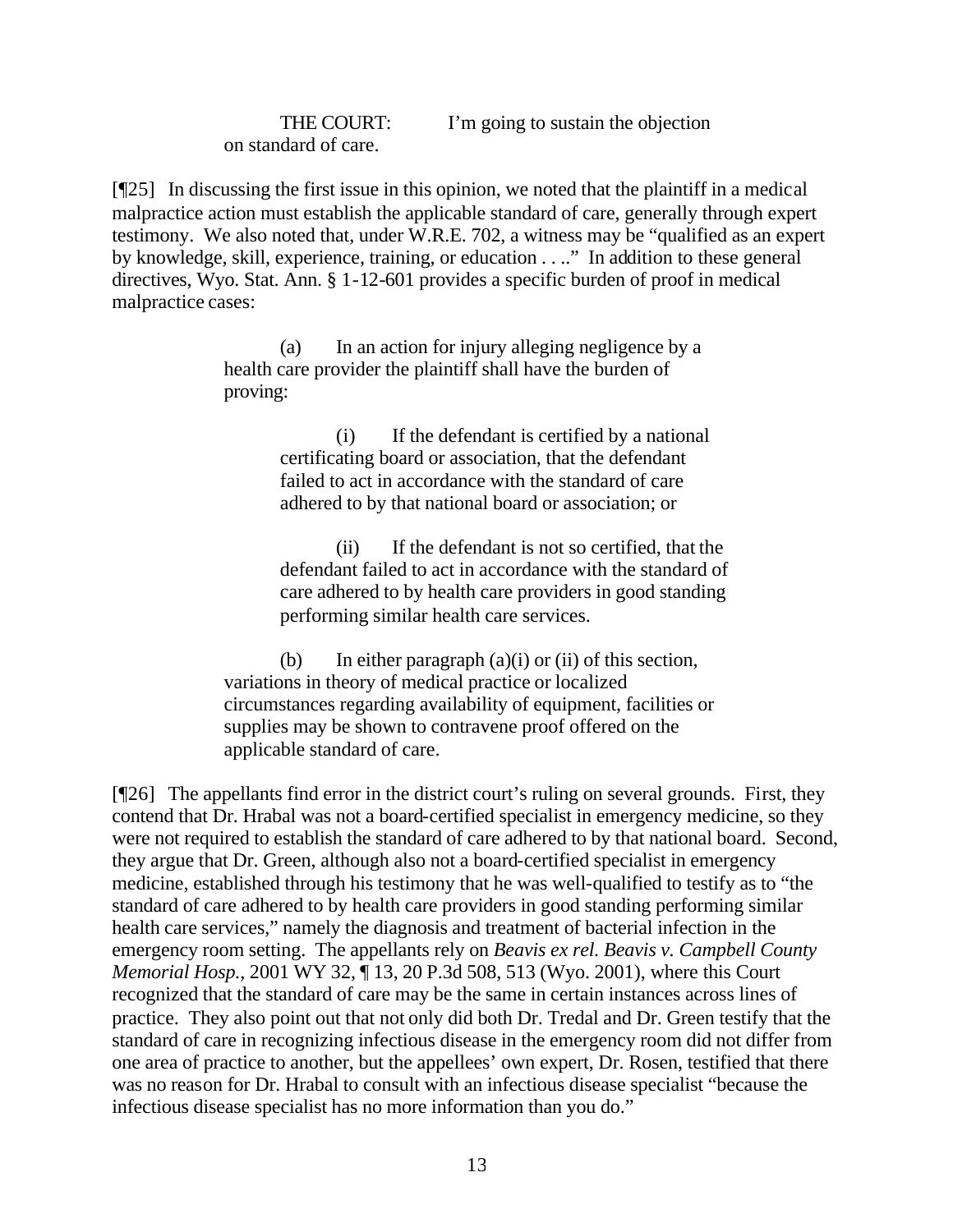[¶27] The appellants' third argument against the district court's ruling that Dr. Green could not testify about the standard of care is that the district court allowed the appellees' expert, Dennis L. Stevens, M.D., to give such testimony even though he had no real knowledge of the standard of care that should be applied in the attendant circumstances. The appellees designated Dr. Stevens as an expert to testify about the standard of care and to give opinions as to Dr. Hrabal's care and treatment of Armstrong. Like Dr. Green, Dr. Stevens is boardcertified in internal medicine and in infectious disease. Dr. Stevens attended medical school and did his internship and residency at the University of Utah. He then completed two years of infectious disease training at Brooke Army Medical Center in San Antonio, Texas. He remained at that facility for some time as assistant chief of infectious disease. In 1979, he went to work at the Veteran's Affairs Medical Center, in Boise, Idaho. At the time of trial, Dr. Stevens was Chief of the Infectious Disease Service at the V.A. Center. His current practice involves the diagnosis and treatment of patients with a variety of infectious diseases, and he lectures on infectious disease to University of Washington medical students. Over the years, Dr. Stevens has authored numerous publications dealing with infectious disease.

[¶28] Prior to trial, the appellants filed a motion *in limine* seeking to preclude Dr. Stevens from testifying about the standard of care. Citing to Dr. Stevens' deposition, they pointed out that the doctor has had no training in emergency medicine since his internship, that he has never practiced in a private hospital, and that he had not seen and was not familiar with any emergency medicine texts. In short, relying on W.R.E. 702 and Wyo. Stat. Ann. § 1-12- 601, just as the appellees later would do in challenging Dr. Green, the appellants argued in their motion that there is no evidence that Dr. Stevens has any familiarity with the standard of care owed by emergency room specialists.

[¶29] The motion *in limine* was argued during a pretrial conference. Ironically, the positions taken by the parties in regard to the motion were, for all intents and purposes, exactly the opposite of the positions they later took at trial in regard to Dr. Green. The appellants raised the following points in seeking to keep Dr. Stevens from establishing the standard of care: (1) he has had no training in emergency medicine; (2) he is not boardcertified in emergency medicine; (3) he has no experience in emergency medicine; and (4) he has no familiarity with the emergency medicine standard of care, as required by Wyo. Stat. Ann. § 1-12-601.

[¶30] In response, the appellees raised the following points: (1) Dr. Hrabal is not boardcertified in emergency medicine, so Wyo. Stat. Ann. § 1-12-601 does not hold her to the standard of care for such a specialist; (2) Dr. Stevens is a preeminent expert in the field of infectious disease; (3) the question of causation, about which he can testify, is inextricably interwoven with the standard of care; and (4) he works in the emergency department about once a week dealing with internal medicine emergencies.

[¶31] The reader will remember that the district court's initial reaction during the trial was to overrule the appellees' objection and to allow Dr. Green to testify because "he does present some evidence that he has some experience in emergency rooms." This initial ruling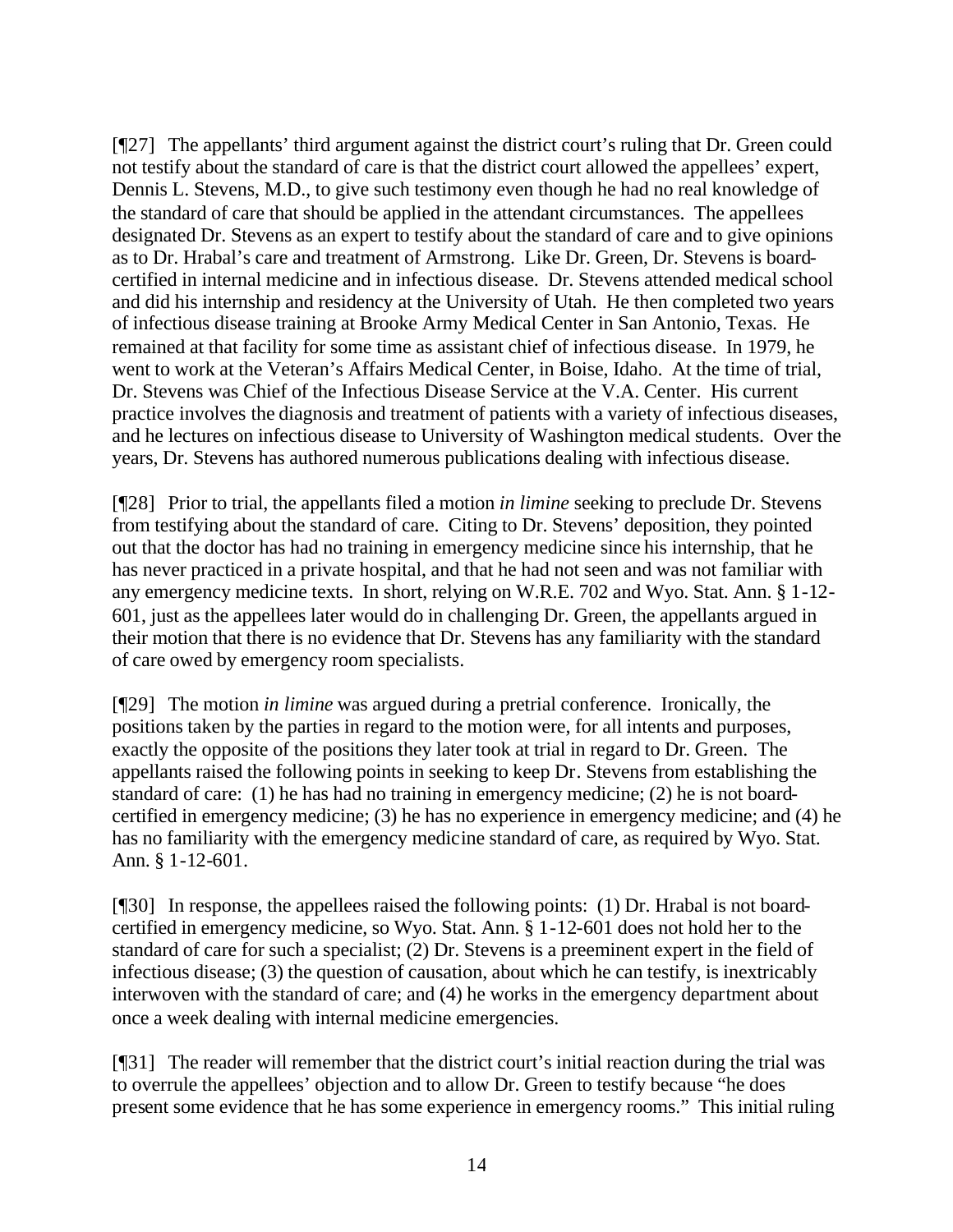is reflective of the district court's apparent perception at that time that, by combination of training and experience, Dr. Green was qualified under W.R.E. 702 to testify about the emergency medicine standard of care, and that Wyo. Stat. Ann. § 1-12-601 did not require testimony from a board-certified emergency medicine physician under the circumstances. The district court's pretrial analysis of the same issue as it involved Dr. Stevens is consonant with that same perception:

> THE COURT: What does he say? What does Dr. Stevens say?

MR. PICKERING: He's going to say that Dr. Hrabal met the standard of care for an emergency physician. Dr. Stevens has never even held privileges at a private hospital. He's been either at the Army or the VA for 20, 30 years.

THE COURT: He [d]oesn't have any familiarity with infectious – MR. PICKERING: With emergency medicine.

|       | THE COURT: |  | Now, why does that matter in this |
|-------|------------|--|-----------------------------------|
| case? |            |  |                                   |

MR. PICKERING: Well, Your Honor, because he's going to testify about standard of care. And the Wyoming statutes require[] that they – since she's board certified, or at least holding herself to that standard, that he have familiarity with the standards of care.

> THE COURT: What statute is that? MR. PICKERING: That's Wyoming 1-12-601.

THE COURT: Is it constitutional? Isn't that a question of evidence for the Court? Is the legislature intruding into prerogatives –

MR. PICKERING: It has been held constitutional in other states, been applied by the Supreme Court of Wyoming numerous times. He didn't even know the names of emergency text authors. He's never even looked at an emergency medicine textbook. He – so we don't think he can offer any opinions on standard of care. At his deposition I said, are you going to talk about –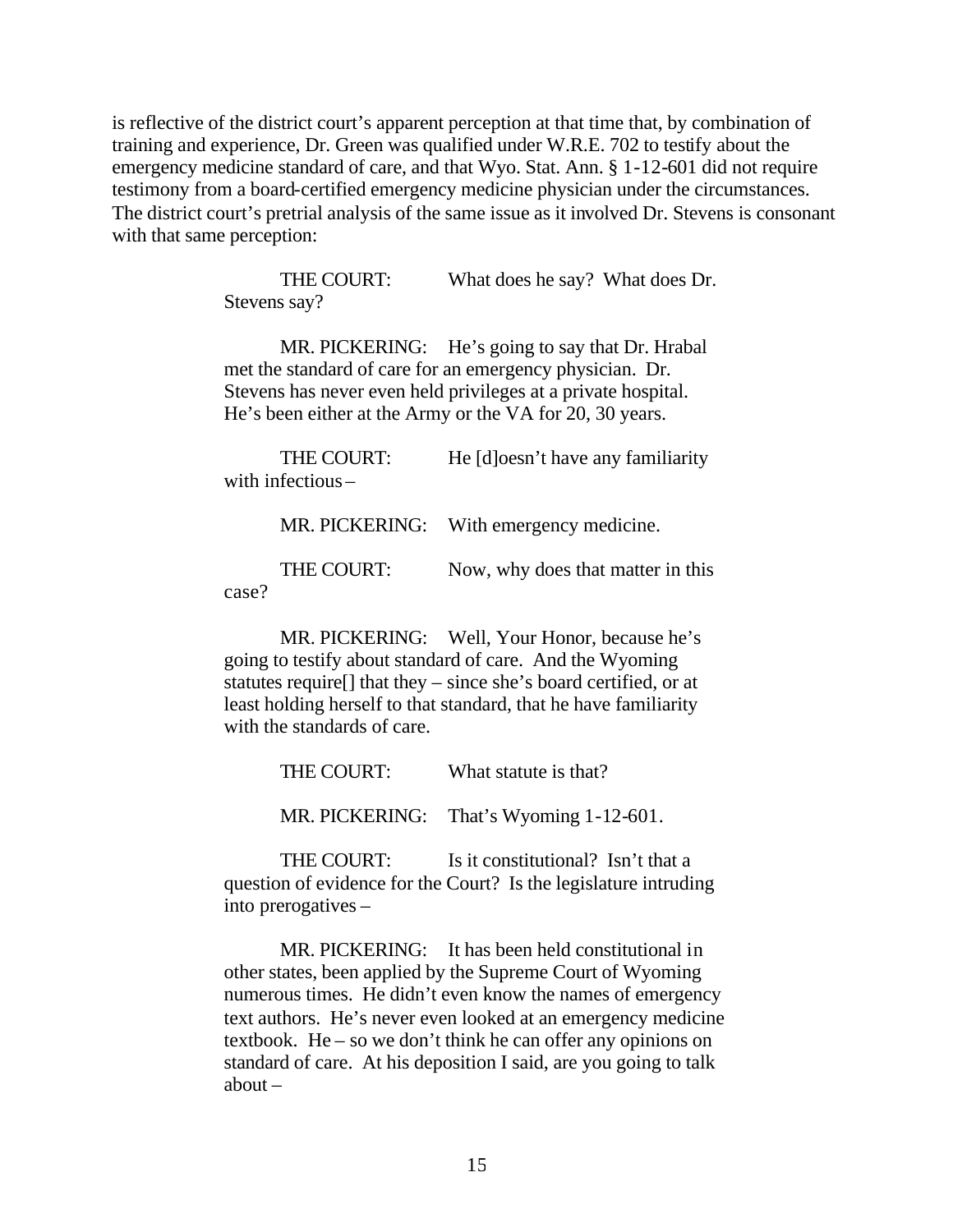THE COURT: So a guy comes in with a broken leg in the emergency room, the doctor fails to diagnose it.

MR. PICKERING: Right.

THE COURT: Your position is that the orthopedic surgeon who knows something about broken legs but has no ER experience cannot tell us what ought to be done in the face of the broken leg?

MR. PICKERING: I think that's probably true.

THE COURT: I don't believe it. I can't believe that the law is so irrational.

MR. PICKERING: Well, several cases sided along that way.

THE COURT: The question is, why do you need a medical expert testimony in the first place? Case law says you need it because the jury can't speculate. They're not doctors. They need to be told what the standard of care is. So when faced with a condition of is it viral or is it bacterial, what is the relevance of the distinction between an ER doctor and an infectious disease doctor? I don't understand the difference.

MR. PICKERING: Well, Your Honor, the other argument –

THE COURT: You're trying to hold this ER doctor arguably up to standards involving infectious disease diagnoses.

MR. PICKERING: No. We're trying to hold her to the standards of an emergency medicine specialist.

THE COURT: I assume that's lower than an infectious disease specialist.

MR. PICKERING: I would assume so, too.

THE COURT: So someone who says that even though I know about the higher standard, she didn't even violate the higher standard.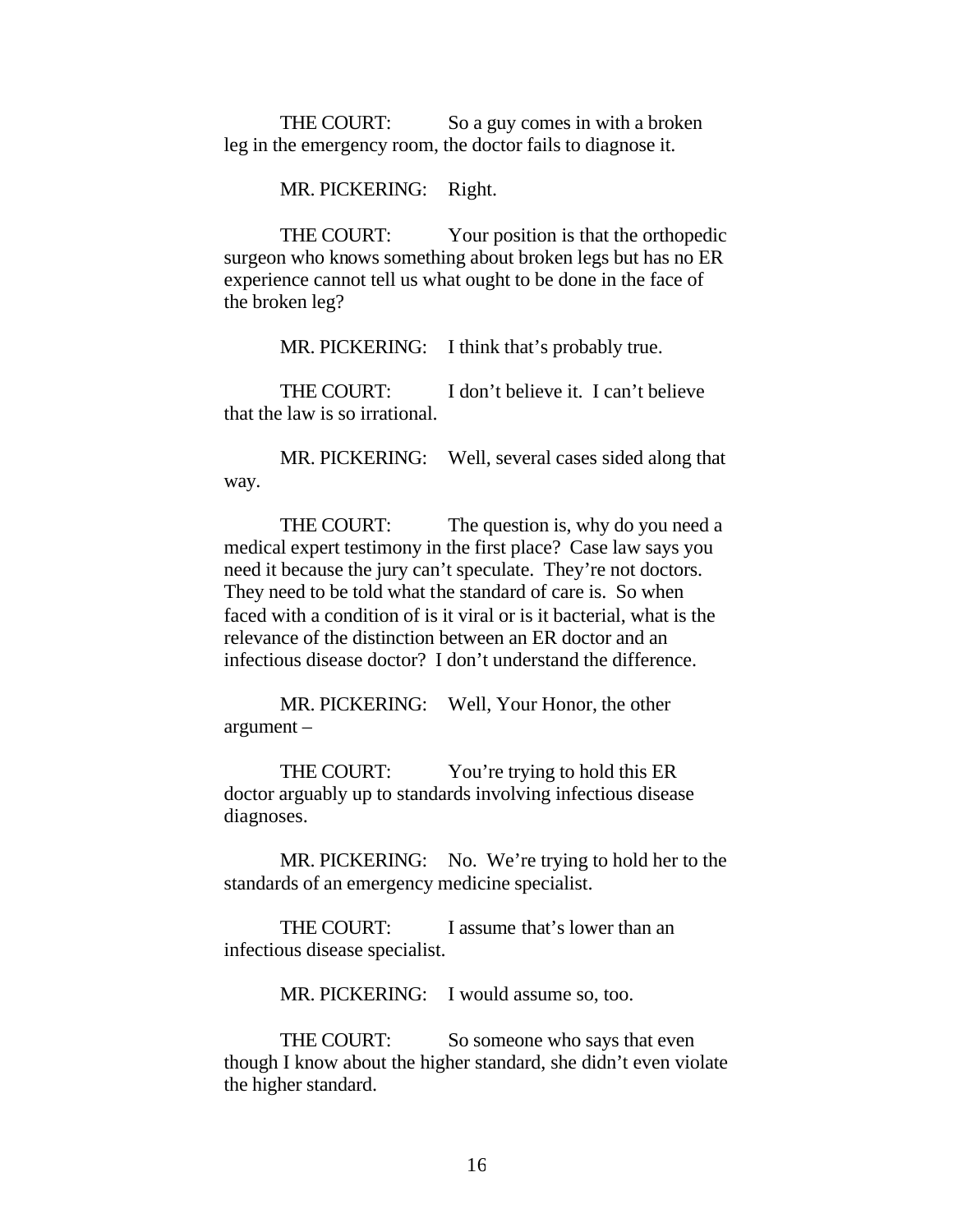MR. PICKERING: That may be, but he doesn't even know what the standard of emergency medicine is. He doesn't do it.

[¶32] After this exchange with the appellants' counsel, and after the appellees' counsel responded, the district court denied the appellants' motion to preclude Dr. Stevens' standard of care testimony. Interestingly enough, the district court's decision was announced directly upon the heels of the following statement from the appellees' counsel:

> I point out that Dr. Green, their infectious diseases expert, who hasn't practiced in the emergency room for years as an emergency room physician and has only very limited experience practicing in the emergency room, is going to offer standard of care opinions about Dr. Hrabal.

[¶33] We are unable to discern from the record, for purposes of W.R.E. 702 and Wyo. Stat. Ann. § 1-12-601, any meaningful distinction between the qualifications of Dr. Green and the qualifications of Dr. Stevens. Both are board-certified in internal medicine and infectious disease, both had some training in emergency medicine early in their careers, and both consult weekly on infectious disease cases in the emergency room. While neither is boardcertified in emergency medicine, the same is true of Dr. Hrabal. The record contains evidence that both are sufficiently familiar with the standard of care in treating infectious disease in the emergency room that their testimony would assist the jury in determining facts in issue.

[¶34] The district court's reason for sustaining the objection to Dr. Green's testimony was that Dr. Green would be violating his professional ethics by testifying because he did not have "recent and substantive experience in the field or line of practice" about which he intended to testify. This justification fails for several reasons. First, the source of that ethical standard is not identified in the record. Second, there was no testimony from any medical professional that such testimony would violate the ethical standard. Third, Dr. Green's qualifications are such that he did have "recent and substantive experience in the field or line of practice." Fourth, a medical expert's qualifications are determined under W.R.E. 702 and Wyo. Stat. Ann. § 1-12-601, not under some unidentified code of professional conduct. And finally, it goes without saying that if Dr. Green's testimony was, indeed, violative of his code of ethics, so likewise would have been the testimony of Dr. Stevens.

[¶35] We hold that it was an abuse of discretion for the district court to preclude Dr. Green's standard of care testimony. No formal offer of proof was required to apprise the district court of the nature of the error and to preserve the issue for appeal because the substance of the precluded testimony was apparent from the circumstances. Further, the appellants were unfairly prejudiced by the ruling because the appellees' infectious disease expert was allowed to give standard of care testimony while the appellants' was not. This is especially troublesome in light of the jury's obvious difficulty in determining the standard of care by which they were to measure Dr. Hrabal's conduct.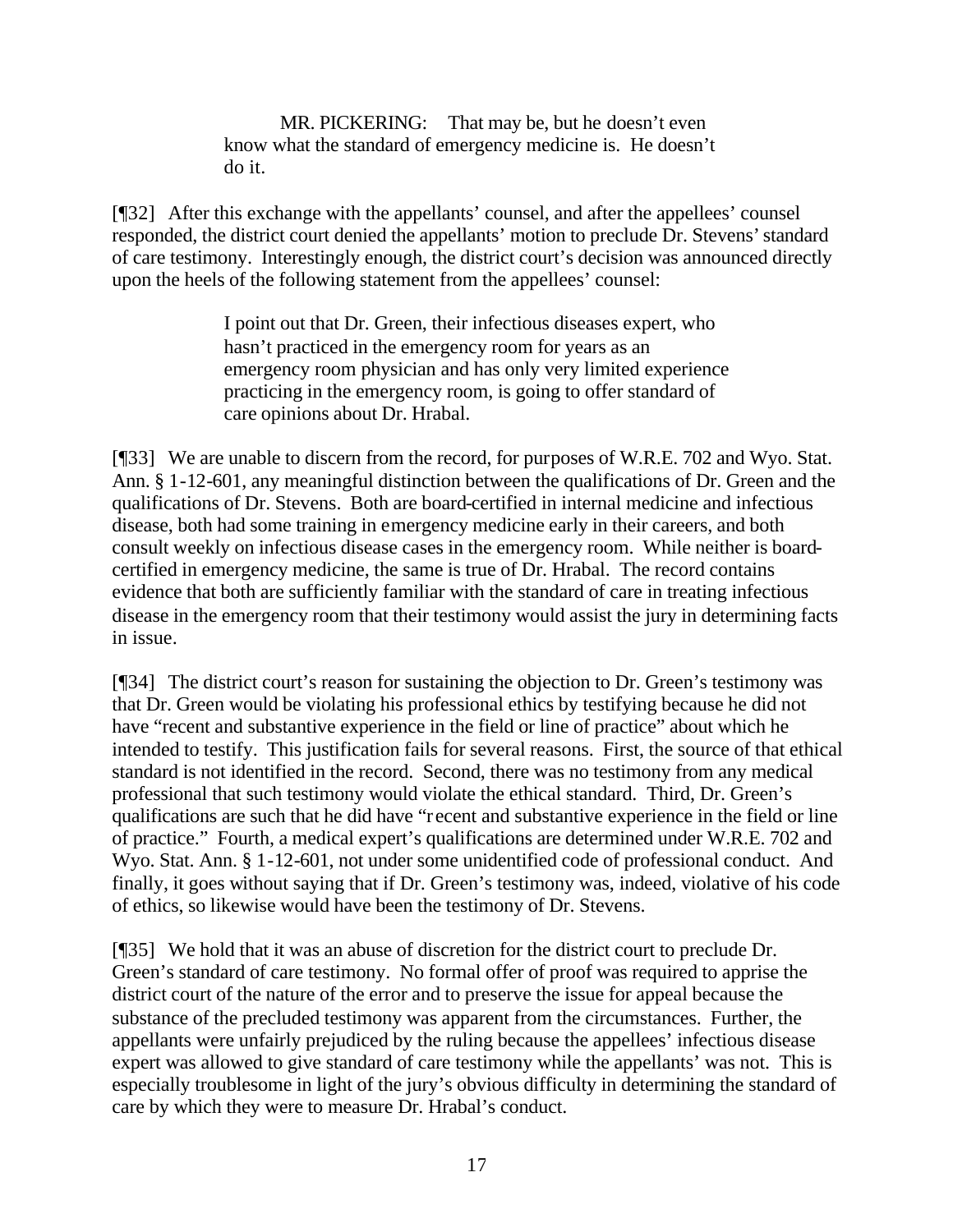#### *Did the district court err in precluding the appellants' retained expert from offering opinions as to the standard of care for an infectious disease consultant?*

[¶36] Dr. Tredal, the appellants' emergency medicine expert, testified that the standard of care required Dr. Hrabal to consult with an infectious disease specialist:

> Q. Do you consult with infectious disease consultants in the emergency room?

> > A. Yes.

Q. Often?

A. Reasonably – relatively frequently, yes.

Q. On cases like this?

A. Sure.

Q. And in this presentation would that have been reasonable and appropriate?

A. Yes, particularly if you weren't sure, if you hadn't been able to reasonably evaluate the patient yourself, sure.

In later following up on this line of inquiry with Dr. Green, the appellants' counsel attempted to establish what the infectious disease consultant would do when brought into the case:

> Q. Now, if you had been called to the emergency room that day for a consultation, would a reasonable and prudent infectious disease consultant have been required to rule out a differential diagnosis of primary or secondary bacterial infection?

> A. Yes. An infectious disease specialist would have done that. But I think it is also important to know that any medical physician –

MR. RUTLEDGE: Excuse me, Your Honor. I'm going to object to the last part of the answer as being nonresponsive.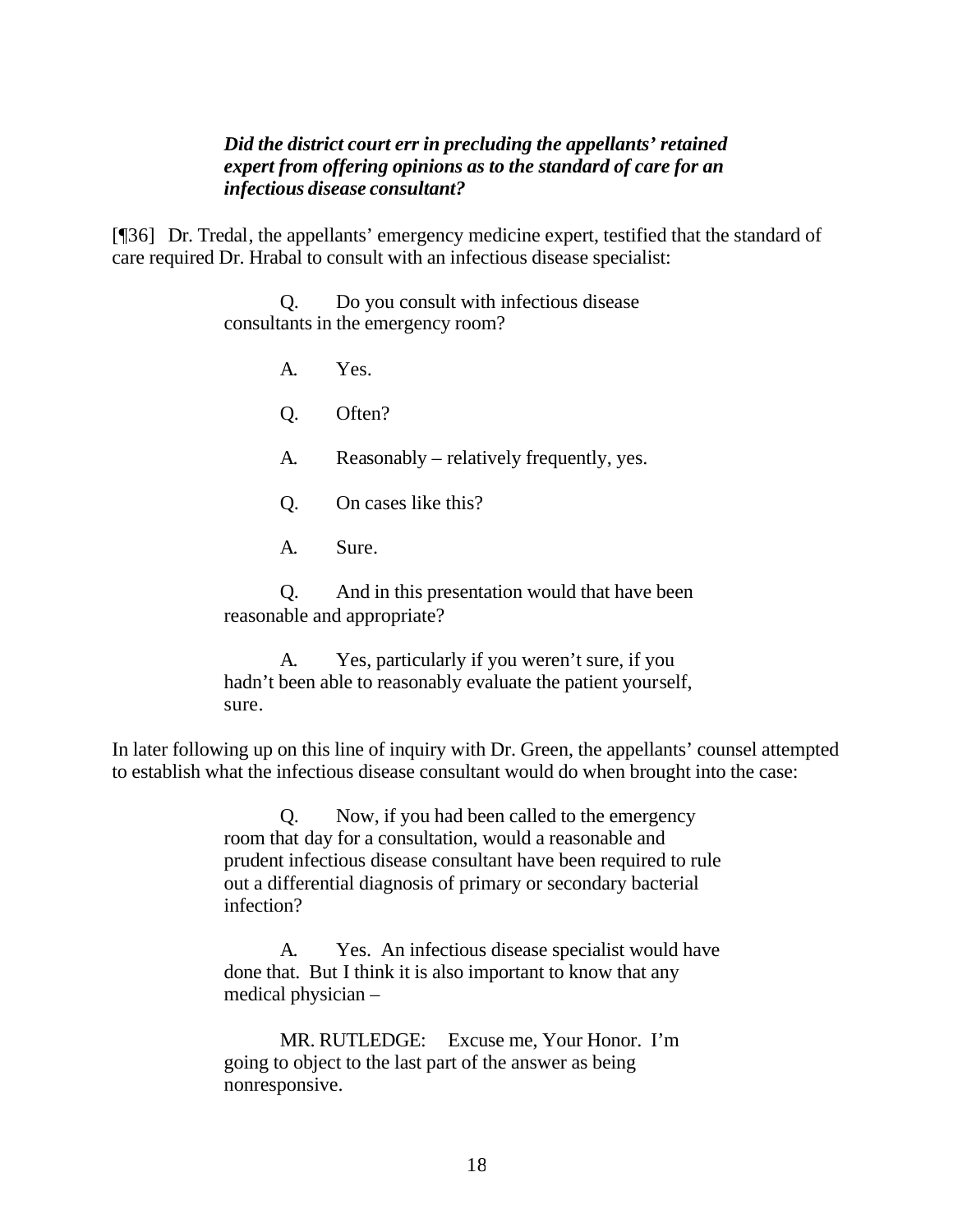THE WITNESS: I'm sorry, Your Honor.

THE COURT: Restate your question. Let's hear the answer one more time.

Q. (BY MR. PICKERING): Well, would an infectious disease consultant having been called to the emergency department be required to rule out in the differential diagnosis in Mr. Armstrong?

THE COURT: That calls for a yes or no.

THE WITNESS: Yes.

Q. (BY MR. PICKERING): And that would have been on February 28, '99?

A. That's correct.

Q. And what would a reasonable infectious disease consultant, reasonable and prudent infectious disease consultant would have had to do to rule it out? I mean what – tell me what they should have done?

MR. RUTLEDGE: I don't know what the relevance is of what an infectious disease specialist would have done, Your Honor.

MR. PICKERING: It is relevant, Your Honor, because

–

| THE COURT:                               | Just a minute. Sustained.                      |
|------------------------------------------|------------------------------------------------|
|                                          | MR. PICKERING: May I make an argument, please? |
| THE COURT:<br>arguments before the jury. | Just a minute. Don't make                      |

(Whereupon the following proceedings were had at the bench.)

THE COURT: Okay. Lower your voice.

MR. PICKERING: Dr. Tredal testified that consultation would have been appropriate with an infectious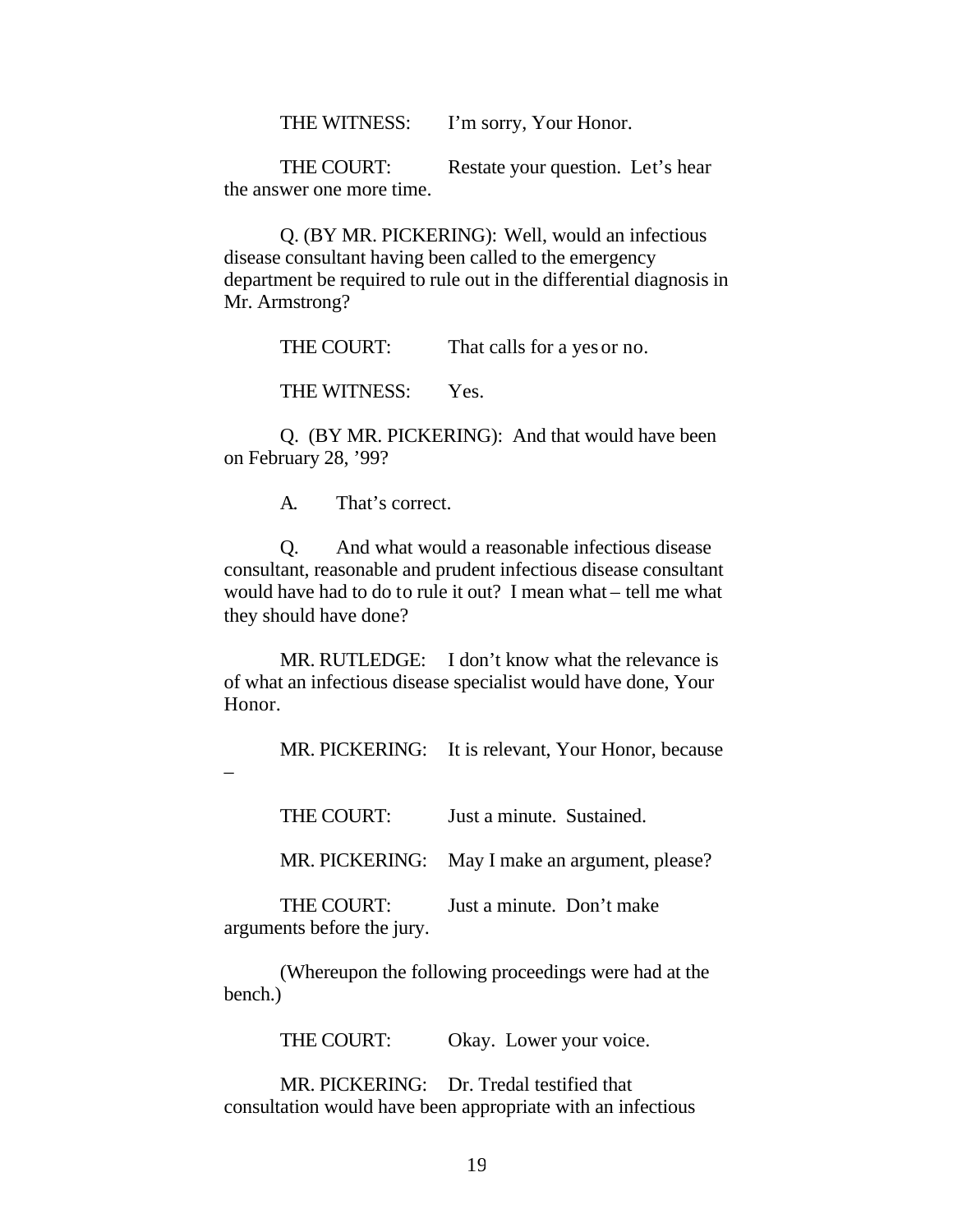disease consultant and required by the standard of care. If that had happened and one had been called, then I think he's entitled to testify what would have occurred.

THE COURT: Kent?

MR. RUTLEDGE: I don't think it makes any difference. In this case they did call an infectious disease specialist later on in the course of the case. And we know what did occur.

THE COURT: I'm going to sustain the objection.

[¶37] During the pretrial hearing upon the appellants' motion *in limine* directed at Dr. Stevens' standard of care testimony, the appellees argued that the question of causation and the question of standard of care were "inextricably interwoven." That same concept leads to the conclusion that the district court erred in sustaining the appellees' objection to Dr. Green's testimony as to what an infectious disease consultant would do if called into the emergency room. Dr. Tredal testified that the standard of care required Dr. Hrabal to consult with an infectious disease specialist. It would be impossible for the jury to decide whether or not Dr. Hrabal's failure to seek such consultation played any part in causing the appellants' damages without knowing what the infectious disease specialist would do. If, for instance, the infectious disease experts agreed that a reasonable and prudent specialist in their field would do nothing more than what Dr. Hrabal had already done, then the failure to seek a consultation would have no causative effect.

[¶38] The appellants did not make an offer of proof when the appellees' objection to Dr. Green's testimony was sustained. In this Court, they contend that Dr. Green would have testified as follows in accordance with his disclosure:

> [T]hat a reasonable and prudent infectious disease specialist "should have, at a minimum, ordered the tests identified above, including blood cultures with gram stains, if not already obtained. It is likely that culture results would have been returned within 12 hours, if not earlier, and would have been positive. Gram stains could have provided earlier important information. Mr. Armstrong should have then been immediately treated with IV antibiotics appropriate to the results of the gram stain and appropriate to a patient with his allergies."

[¶39] Despite the district court's abuse of discretion in sustaining the appellees' motion, we will affirm the decision of the district court because there was no resultant prejudice to the appellants. Dr. Green's testimony takes up 227 pages of trial transcript. During the course of his testimony, he answered numerous questions about the matters quoted above from his disclosure, and his testimony contained detailed information about what tests should have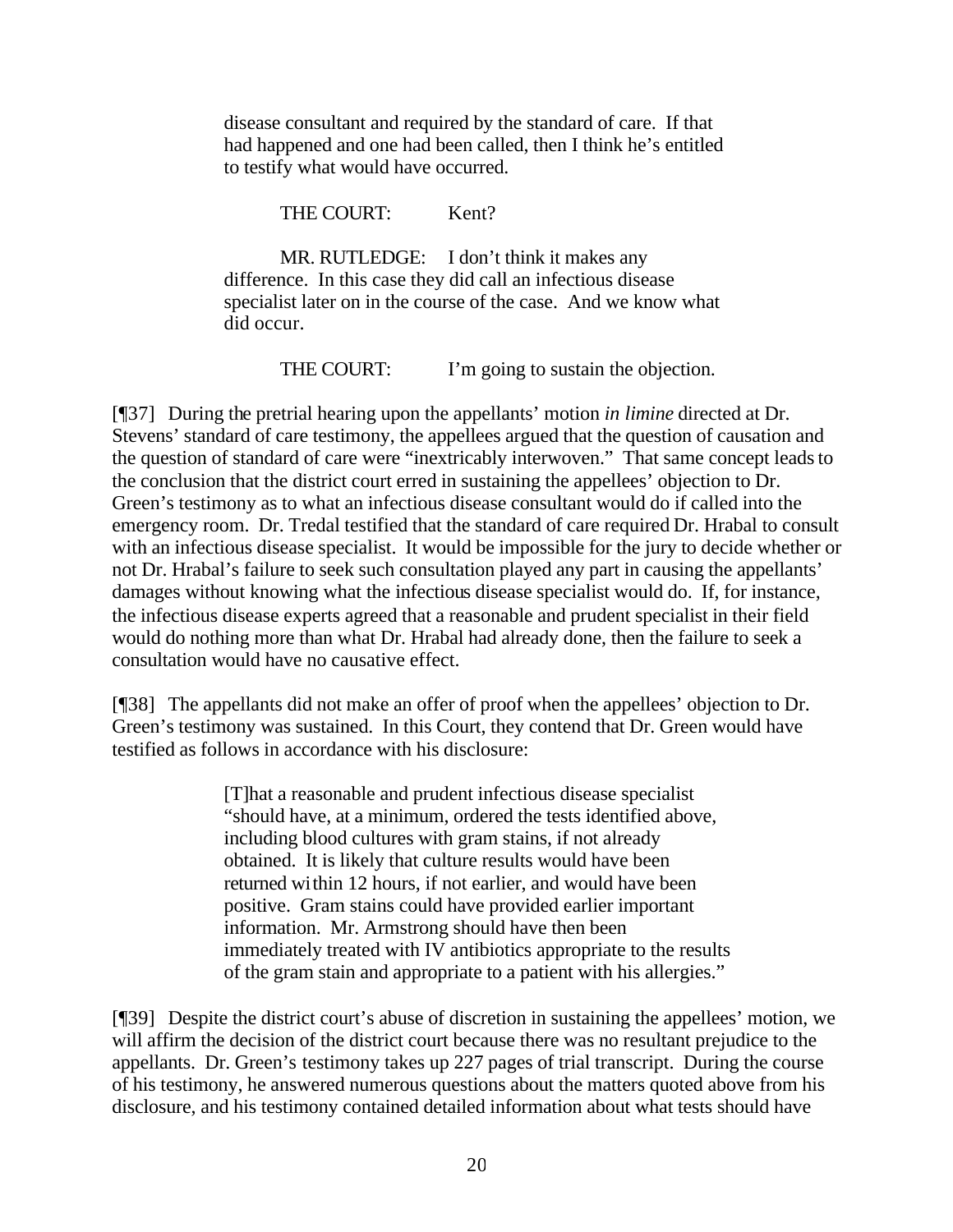been performed when Armstrong entered the emergency room, what antibiotics he should have been given, and the likelihood that those antibiotics would have prevented the endocarditis. The clear impact of Dr. Green's testimony was a statement of what an infectious disease specialist would have done had he or she been called in for a consultation.

# *Did the district court err in precluding evidence of appellee Hrabal's prior malpractice claims, the suspension of Hrabal's hospital privileges, and other matters affecting her credibility?*

[¶40] The appellants' complaint in this case alleged that Dr. Hrabal was negligent in her care of Armstrong. During discovery, the appellants learned of a previous lawsuit against Dr. Hrabal, with similar allegations of negligence. The appellants moved for leave to amend their complaint to add an allegation of negligent misrepresentation based upon Dr. Hrabal's failure to disclose this prior lawsuit to her employer, EMP, and to UMC. The appellees resisted this motion and moved *in limine* to preclude the admission of any evidence of the prior claim.

[¶41] In the memorandum written in support of their motion *in limine*, the appellees argued first that the gist of a medical malpractice case is proof of the standard of care and proof that the defendant doctor violated that standard on a particular occasion. Proof that the defendant has been sued before, even under similar circumstances, does not tend to make the existence of these necessary elements any more probable, so the evidence is irrelevant. Second, the appellees argued that, even if such evidence is marginally relevant, it should be excluded under W.R.E. 403 because its probative value is substantially outweighed by the danger of unfair prejudice, because its introduction would tend to mislead and confuse the jury, and because the trial would be unduly lengthened by the need for Dr. Hrabal to defend herself against the earlier accusations.<sup>4</sup> Specifically, the appellees contended that introduction of evidence about the prior lawsuit undoubtedly would lead the jury to impermissible conclusions—that Dr. Hrabal was a bad doctor because she had been sued before, that Dr. Hrabal violated the standard of care once, so she probably did so again in this case, and that the standard of care established by the expert witnesses in the first case was the standard of care in this case, even though those experts were not witnesses in this case.

[¶42] The appellants' response to the motion *in limine* emphasized two points: first, that the appellees' experts were not aware of this information when they formulated their opinions that Dr. Hrabal was qualified to work in the emergency department, and second, that Dr. Hrabal's withholding of the information was relevant to her credibility and was therefore admissible under W.R.E.  $608(b)$ <sup>5</sup> In a separate further response, the appellants

 4 W.R.E. 403 states: "Although relevant, evidence may be excluded if its probative value is substantially outweighed by the danger of unfair prejudice, confusion of the issues, or misleading the jury, or by considerations of undue delay, waste of time, or needless presentation of cumulative evidence."

 $5$  W.R.E. 608(b) states, in pertinent part:

Specific instances of the conduct of a witness, for the purpose of attacking or supporting his credibility, other than conviction of crime as provided in Rule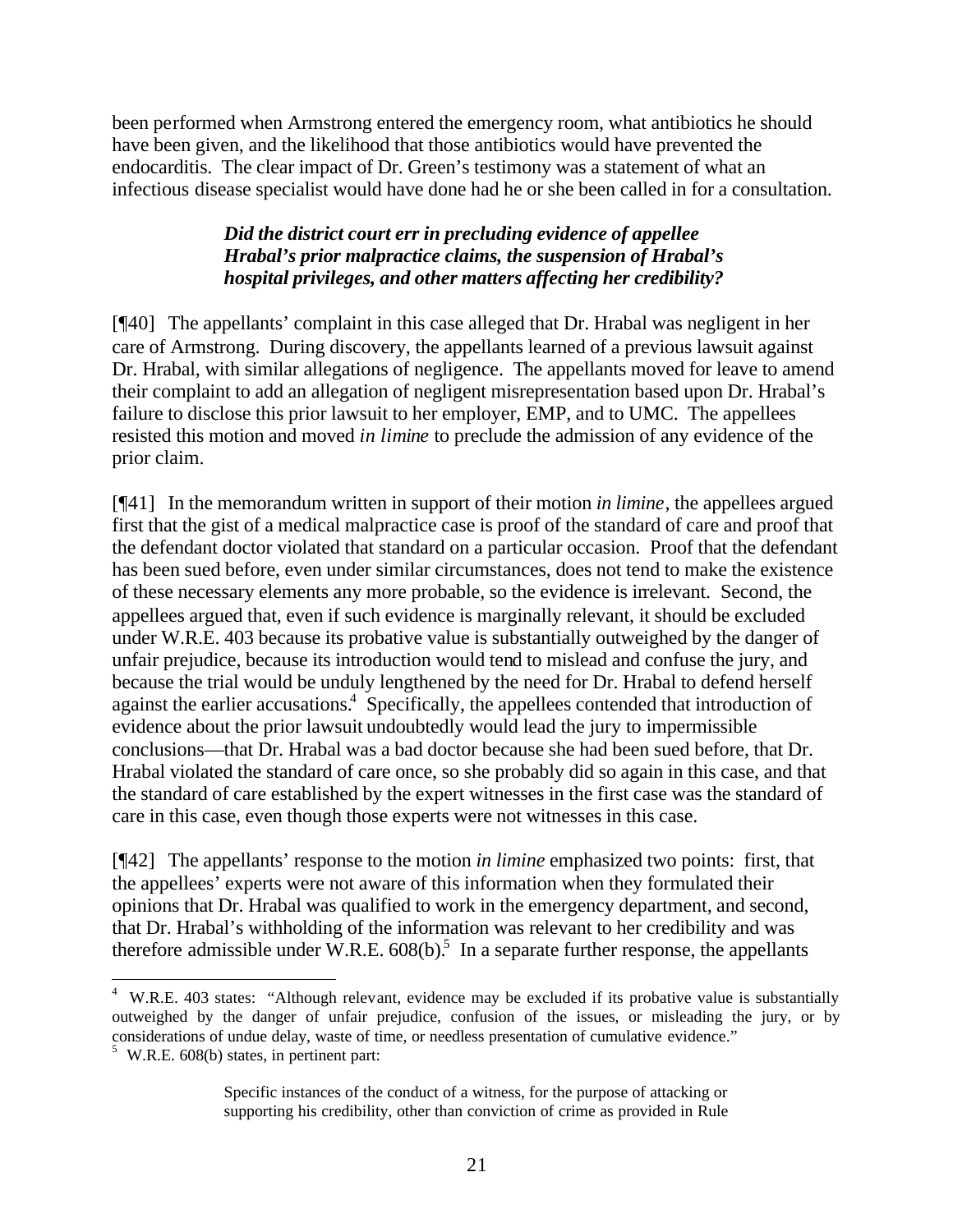contended that, if the appellees' expert, Dr. Rosen, was aware of the prior lawsuit when he rendered his opinion that Dr. Hrabal was qualified to serve in the emergency room, then the evidence of the prior lawsuit should be admissible during his cross-examination because the expert who testified against Dr. Hrabal in the prior case was Roger L. Barkin, M.D., who happens to be Dr. Rosen's primary professional collaborator.

[¶43] The motion for leave to amend the complaint was heard on July 2, 2002, and was denied by an order filed August 8, 2002. The order does not indicate whether counsel also argued the motion *in limine* at that time, and no transcript of the hearing appears in the record. The motion *in limine* was later mentioned during the final pretrial conference, at which time the district court indicated that it had already ruled on the motion. The order granting the motion *in limine*, which order was filed on the first day of trial, gave no reasons for it having been granted.

[¶44] In their appellate brief, the appellants broaden their attack upon the district court's liminal order to include complaints that the district court also prevented them from crossexamining Dr. Hrabal or otherwise presenting evidence that Dr. Hrabal's privileges were suspended at a hospital in Georgia and that she was also sued in New Mexico. As at trial, they contend that the order prevented them from effectively cross-examining Dr. Hrabal as to her credibility, and prevented them from effectively cross-examining Dr. Hrabal's expert witnesses as to the bases of their opinions, particularly as to what they knew about her "fund of knowledge" regarding infectious disease. The appellants rely heavily on *Dysthe,* 2003 WY 20, ¶¶ 19-20, 63 P.3d at 883-84 and *Chrysler Corp. v. Todorovich,* 580 P.2d 1123, 1133 (Wyo. 1978), for the proposition that wide latitude should be allowed in the crossexamination of experts to determine the basis of an opinion. They also cite several cases from other jurisdictions where cross-examination of experts about prior specific instances of conduct was allowed.<sup>6</sup>

> 609, may not be proved by extrinsic evidence. They may, however, in the discretion of the court, if probative of truthfulness or untruthfulness, be inquired into on cross-examination of the witness (1) concerning his character for truthfulness or untruthfulness, or (2) concerning the character for truthfulness or untruthfulness of another witness as to which character the witness being cross-examined has testified.

l

<sup>6</sup> *Navarro de Cosme v. Hospital Pavia,* 922 F.2d 926, 932-33 (1st Cir. 1991) (evidence of prior malpractice claims and suspension of license admissible as relevant to expert witness' credibility); *Hock v. New York Life Ins. Co.,* 876 P.2d 1242, 1257 (Colo. 1994) (evidence of prior lawsuit against expert witness alleging inadequate testing methods admissible as relevant to witness' credibility and accuracy of his testimony); *Raybeck v. Danbury Orthopedic Associates, P.C.,* 72 Conn.App. 359, 805 A.2d 130, 141-42 (2002) (evidence that expert witness treated his own wife's wrist fracture with cast admissible where he asserted the standard of care was to use pins); *Hayes v. Manchester Memorial Hosp.,* 38 Conn.App. 471, 661 A.2d 123, 125 (1995) (evidence of similar prior lawsuit against expert witness admissible as relevant to credibility, motive and bias); *Underhill v. Stephensen,* 756 S.W.2d 459, 461 (Ky. 1988) (evidence of prior lawsuit against expert witness admissible as relevant to bias); *Irish v. Gimbel,* 1997 ME 50, 691 A.2d 664, 674 (Mass. 1997) (evidence of prior lawsuit admissible to impeach expert witness as to interest or bias); *Wischmeyer v. Schanz,* 449 Mich. 469, 536 N.W.2d 760, 764-65 (1995) (evidence of prior "botched" surgeries performed by expert witness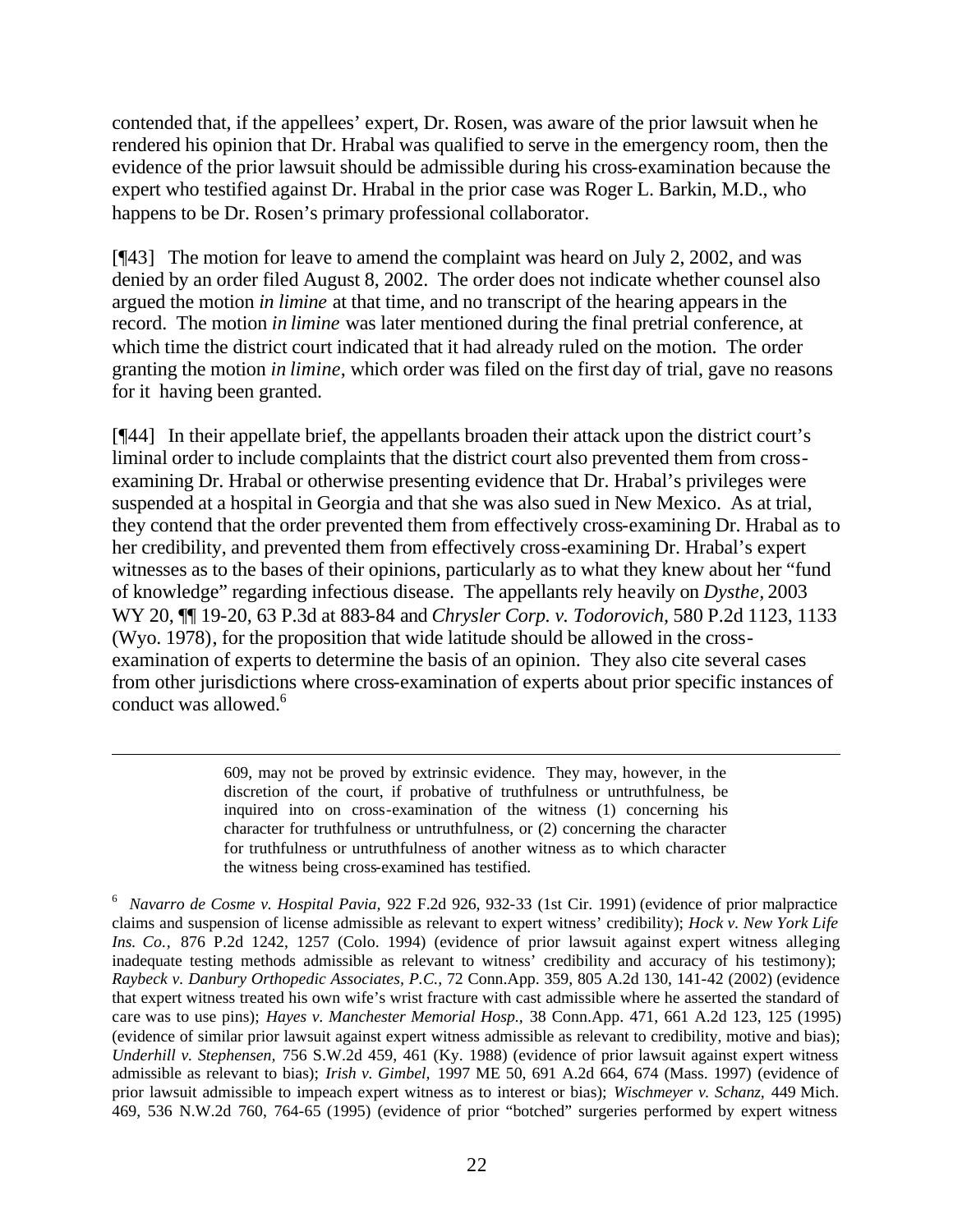[¶45] In their appellate brief, the appellees support the district court's grant of their motion *in limine* with several arguments. After reminding this Court that the standard of review is abuse of discretion, they contend (1) that the proscribed evidence was not relevant; (2) that its foundation was unreliable; (3) that it was an attempt to impeach with extrinsic evidence in violation of W.R.E. 608(b); (4) that it was unfairly prejudicial, confusing, and misleading in violation of W.R.E. 403; (5) that the appellants failed to preserve the issue for review because they did not make an appropriate offer of proof; and (6) that the cases relied upon by the appellants are inapposite because, unlike the expert witnesses in those cases, Dr. Hrabal did not offer expert testimony related to causation and the standard of care.

[¶46] The appellees' focal position is that Dr. Hrabal's "fund of knowledge"—her training and past experience—was irrelevant because the issue was not whether she was qualified to treat Armstrong, the question was whether, at a particular point in time, she met the applicable standard of care. The appellees point to *Beavis ex rel. Beavis,* 2001 WY 32, ¶¶ 11-16, 20 P.3d at 512-14, where we affirmed the district court's preclusion of qualification evidence.<sup>7</sup>

[¶47] This Court is at a considerable disadvantage in attempting to review the district court's grant of the appellees' motion *in limine* because we do not know the district court's precise reasoning. The record contains neither a transcript of the July 2, 2002, hearing during which the matter apparently was decided nor a decision letter. The order, itself, is devoid of explanation. The best we can do is to glean from the trial transcript a hint as to the basis for the district court's decision. During the cross-examination of Dr. Hrabal, the following exchange occurred:

> Q. Have you failed to diagnosis sepsis in 14-year-old boys with meningococcemia?

A. No, sir. Q. Do you know who Roger Barkin is? A. Yes, sir. Q. Is he co-author of the Rosen book? A. Correct.

l

admissible to show witness' lack of competency); *Willoughby v. Wilkins,* 65 N.C.App. 626, 310 S.E.2d 90, 97- 98 (1983) (evidence of prior lawsuit against expert witness admissible as relevant to bias or interest).

<sup>&</sup>lt;sup>7</sup> Beavis involved an injection of allergy medication. We held that, where the standard of care for giving such an injection is the same for all medical professionals, the district court did not abuse its discretion in excluding evidence of the qualifications of the medical assistant who administered the injection. *Beavis ex rel. Beavis,*  2001 WY 32, ¶ 15, 20 P.3d at 514.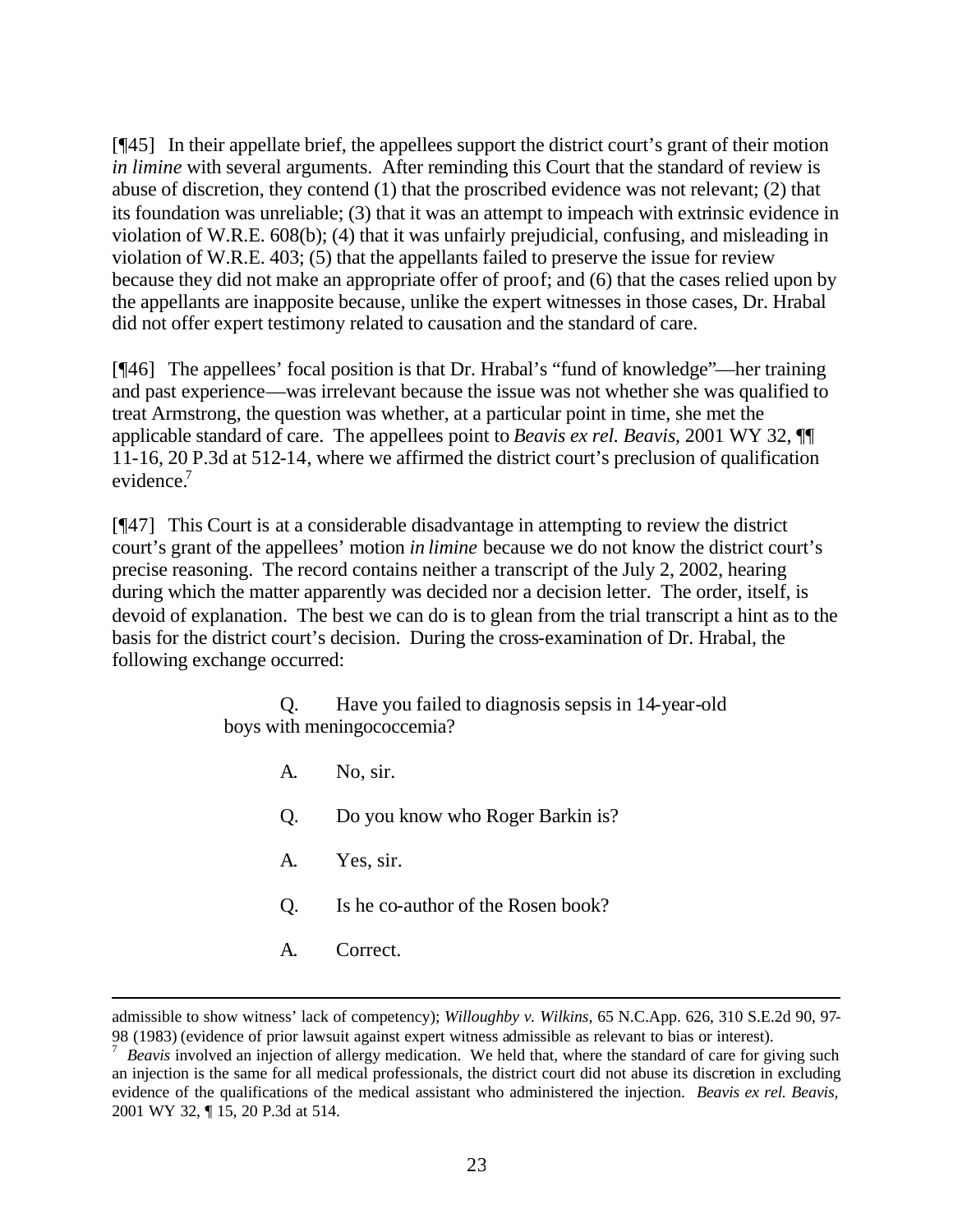Q. Has he ever been critical of you for not diagnosing meningococcemia in a 14-year-old boy?

A. No, sir.

Q. Have you ever read a written affidavit of his where he was critical of you for not diagnosing meningococcemia in a 14-year-old boy?

A. No, sir.

MR. RUTLEDGE: Your Honor, I would object *on the grounds of relevance* to this line of questioning. We're not talking about a 14-year-old boy. We don't have Dr. Barkin here to testify.

THE COURT: Sustained, sustained, Mr. Pickering.

. . .

MR. PICKERING: Your Honor, I think this is important for two reasons and relevant. One is, she was served with a copy of the affidavit of Dr. Barkin; and he was critical of her care. So it directly goes to whether she's an honest and credible witness.

| THE COURT:  | Okay. Thank you.               |
|-------------|--------------------------------|
| MR. BAILEY: | It also goes to her clinical – |

MR. PICKERING: Her fund of knowledge and theories. The reasons why I think it ought to be allowed –

THE COURT: I'm at the verge right now, Mr. Pickering, of declaring a mistrial if this thing continues, you know. You don't open the door by putting an adverse witness on the stand and asking all of these questions. I've given you quite a bit of leeway, but with the understanding that you're not going to violate my order in limine. You're the one that is forcing the issue on this doctor. I don't believe that this is the way doors are opened in my opinion.

Even if it is opened, *Rule 403 prevents you from doing this.* If you were going to do this, from day one *then we would*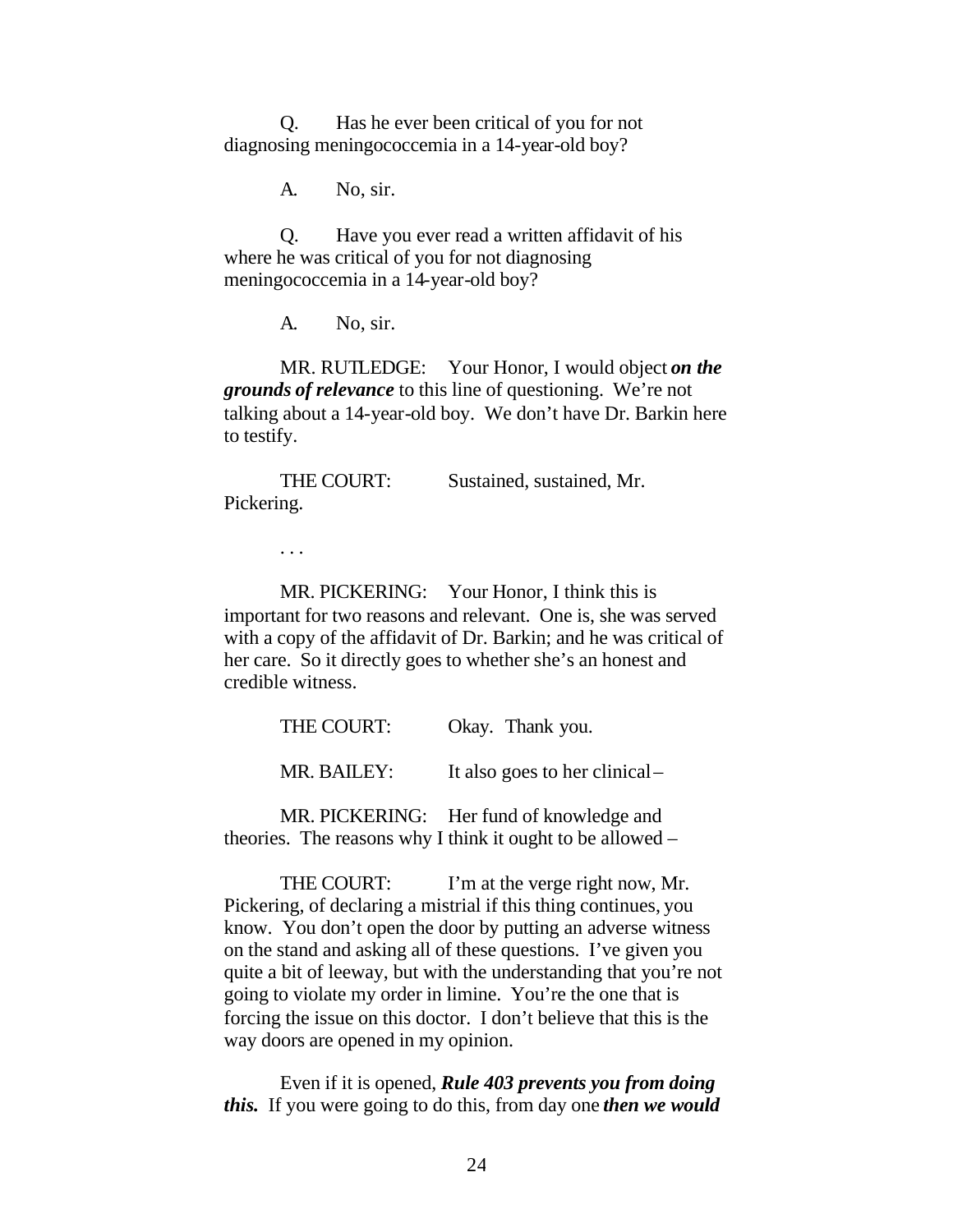*have to have this other case tried, this other issue of this youngster tried in this case.* It's a complete surprise in a sense. Now, do you want to have it this way, or do you want me to declare a mistrial? I will declare a mistrial.

(Emphasis added.)

l

[¶48] From the entire record, we can assume that the district court sustained the appellees' relevance objection on the ground that Dr. Hrabal's prior experience and qualifications were not relevant to the question of whether she met the standard of care in regard to Armstrong. In context, the district court's reference to W.R.E. 403 suggests an additional concern with either the danger of confusing the issues or the danger of undue delay, or both. $8$  We cannot say that the district court abused its discretion in reaching these conclusions, and we note that the relevancy consideration is consistent with *Beavis ex rel. Beavis*, 2001 WY 32, ¶¶ 11-16, 20 P.3d at 512-14. Evidentiary decisions of this nature are left to the sound discretion of the trial court and will not be overturned where the record reveals a legitimate basis for the ruling. *Dysthe,* 2003 WY 20, ¶ 16, 63 P.3d at 883 (*quoting Lancaster*, 2002 WY 45, ¶ 11, 43 P.3d at 87). Here, the district court reasonably could have concluded that any probative value of the earlier alleged incident was outweighed by the spectre of a "trial within a trial" as the appellants tried to prove Dr. Hrabal's negligence in that incident. We affirm the district court's rulings on the motion *in limine* and the objection.

### *Did the district court err in denying the appellants' motion for leave to file an amended complaint to allege negligent misrepresentation?*

[¶49] The Complaint in this case was filed on February 22, 2001. The jury trial began on August 19, 2002. Less than two months before trial, and more than sixteen months after the Complaint was filed, the appellants filed a Motion for Leave to File First Amended Complaint. Both the motion and the proposed amended complaint attached to it raised a second claim against Dr. Hrabal characterized as "negligent misrepresentation." The focus of this new claim was Dr. Hrabal's alleged failure to disclose to her employer, EMP, a prior lawsuit against her for failure properly to diagnose a progressive bacterial infection.

[¶50] Although the appellants referred in both their district court motion and their appellate brief to "negligent misrepresentation," and although they cited in both courts to *Husman, Inc. v. Triton Coal Co.,* 809 P.2d 796 (Wyo. 1991), which is a negligent misrepresentation case, their specific reference to Restatement (Second) of Torts § 551 (1977) suggests that their proposed claim was actually based in nondisclosure.<sup>9</sup> See Birt v. Wells Fargo Home Mortg.,

<sup>8</sup> The comment that "[w]e don't have Dr. Barkin here to testify[]," also indicates the district court had concerns with hearsay testimony as to this extrinsic issue. In its Order Denying Motion for New Trial, the district court emphasized W.R.E. 403 in finding evidence of the prior lawsuit vastly more prejudicial than probative, and in commenting on the danger of a "full-blown trial" of the Georgia case within the present trial.

Restatement (Second) of Torts, *supra*, § 551 at 119 reads as follows: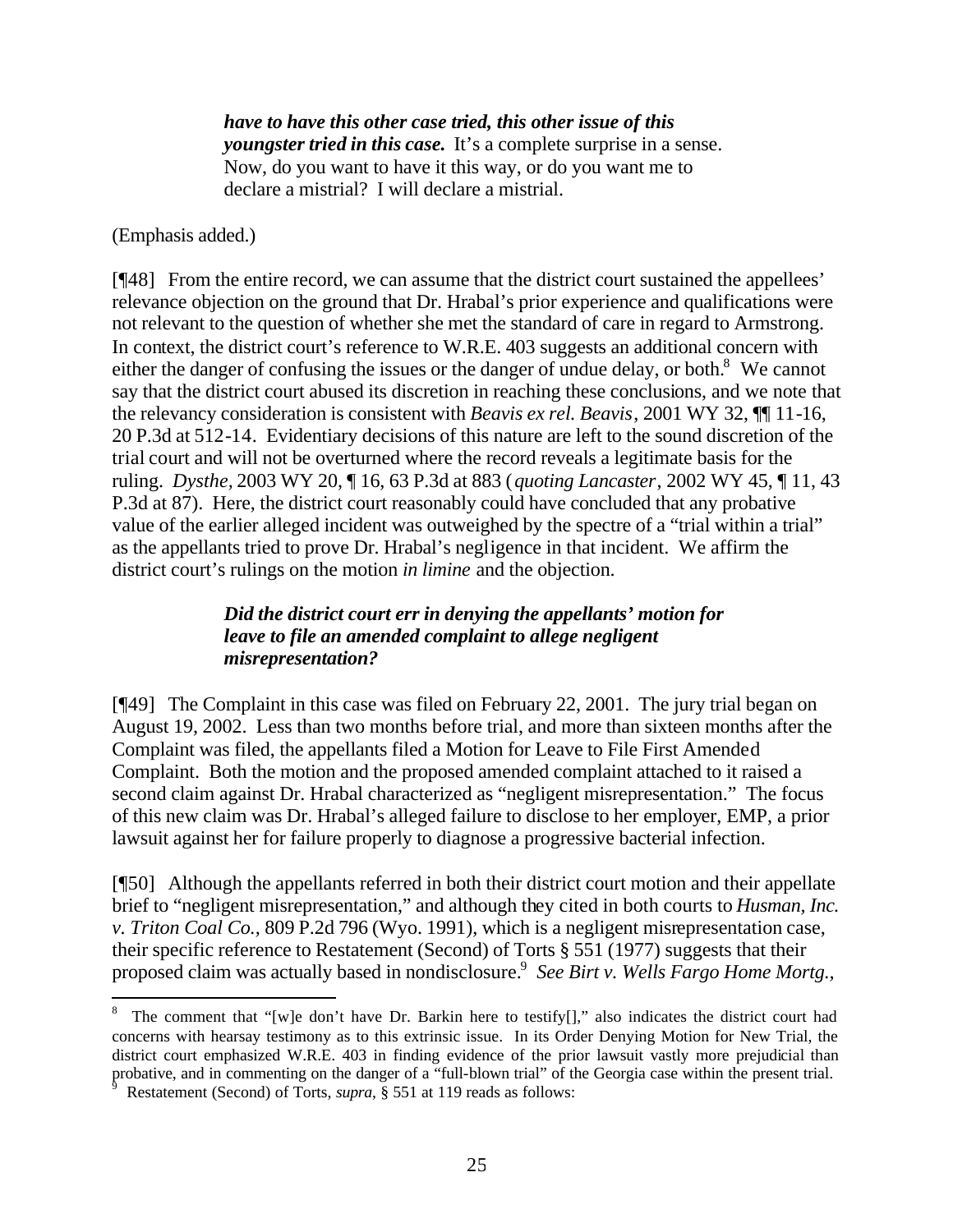(1) One who fails to disclose to another a fact that he knows may justifiably induce the other to act or refrain from acting in a business transaction is subject to the same liability to the other as though he had represented the nonexistence of the matter that he has failed to disclose, if, but only if, he is under a duty to the other to exercise reasonable care to disclose the matter in question.

(2) One party to a business transaction is under a duty to exercise reasonable care to disclose to the other before the transaction is consummated,

(a) matters known to him that the other is entitled to know because of a fiduciary or other similar relation of trust and confidence between them; and

(b) matters known to him that he knows to be necessary to prevent his partial or ambiguous statement of the facts from being misleading; and

(c) subsequently acquired information that he knows will make untrue or misleading a previous representation that when made was true or believed to be so; and

(d) the falsity of a representation not made with the expectation that it would be acted upon, if he subsequently learns that the other is about to act in reliance upon it in a transaction with him; and

(e) facts basic to the transaction, if he knows that the other is about to enter into it under a mistake as to them, and that the other, because of the relationship between them, the customs of the trade or other objective circumstances, would reasonably expect a disclosure of those facts.

Restatement (Second) of Torts, *supra*, § 552 at 126-27 reads as follows:

l

(1) One who, in the course of his business, profession or employment, or in any other transaction in which he has a pecuniary interest, supplies false information for the guidance of others in their business transactions, is subject to liability for pecuniary loss caused to them by their justifiable reliance upon the information, if he fails to exercise reasonable care or competence in obtaining or communicating the information.

(2) Except as stated in Subsection (3), the liability stated in Subsection (1) is limited to loss suffered

(a) by the person or one of a limited group of persons for whose benefit and guidance he intends to supply the information or knows that the recipient intends to supply it; and

(b) through reliance upon it in a transaction that he intends the information to influence or knows that the recipient so intends or in a substantially similar transaction.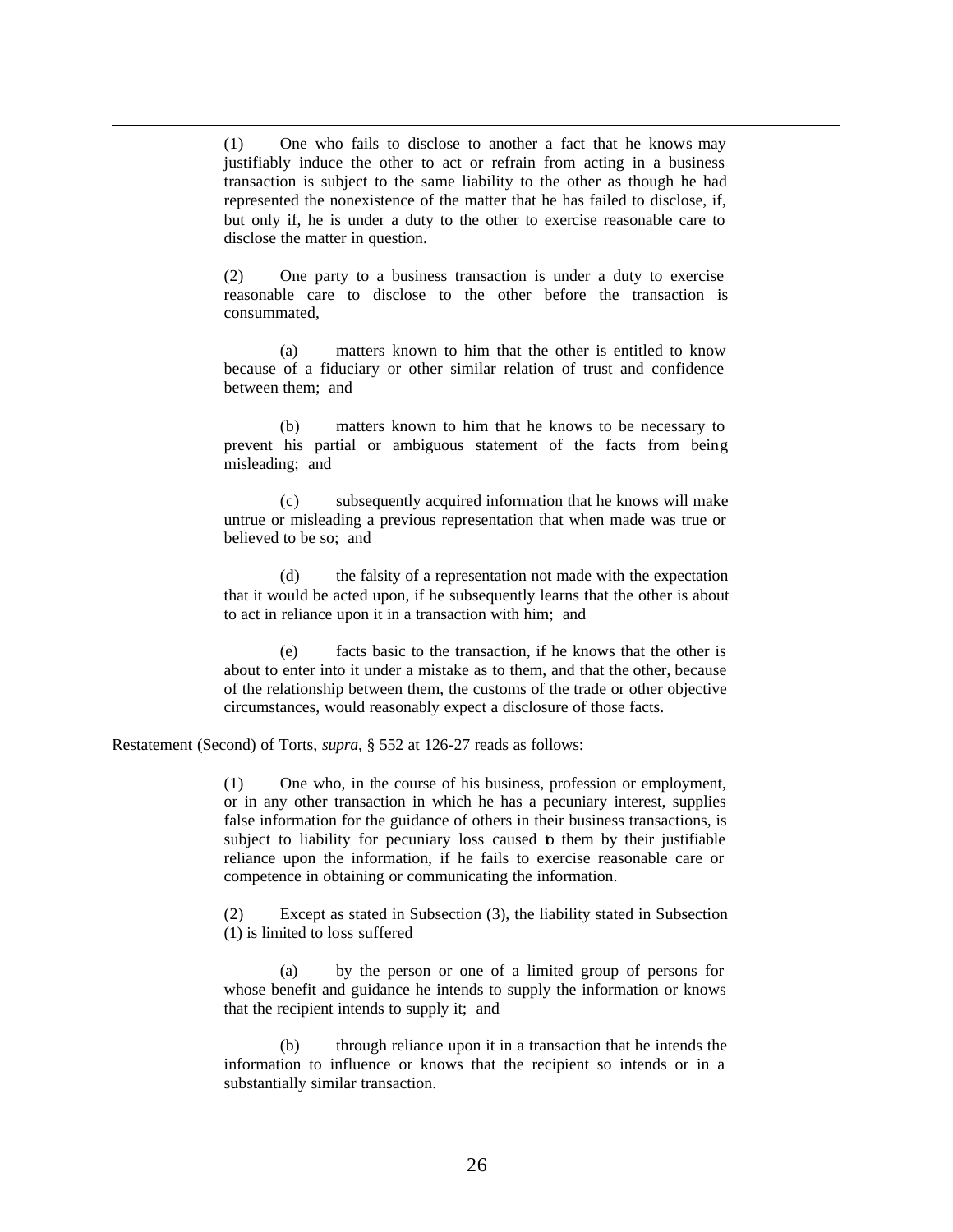*Inc.,* 2003 WY 102, ¶ 43, 75 P.3d 640, 656-57 (Wyo. 2003). To date, Wyoming has not adopted the tort of nondisclosure, although neither has the tort directly been rejected. *See Lee v. LPP Mortg. Ltd.,* 2003 WY 92, ¶ 33, 74 P.3d 152, 163-64 (Wyo. 2003).

[¶51] In a legal memorandum filed in the district court in support of their motion, the appellants "shrugged off" both the distinction between the two torts and the fact that this Court had never adopted nondisclosure with the following comments:

> Defendant Hrabal agrees that, if faced with the question, the Supreme Court of Wyoming would adopt the Restatement of Torts (Second) § 551. In any event, Dr. Hrabal undertook a duty to supply truthful and accurate facts as part of the employment screening process and as part of her application for temporary and permanent UMC medical privileges.

Throughout their appellate brief, the appellants continue to blur the distinction between the torts by referring alternatively to Dr. Hrabal's alleged misconduct as a failure to disclose or a misrepresentation. Furthermore, the appellants presented no legal or factual argument suggesting why this Court should adopt Restatement (Second) of Torts, *supra*, § 551.

[¶52] The appellees presented before the district court and in this Court several contentions in opposition to the appellants' motion. First, citing *Beaudoin,* 492 P.2d at 970, they argued that the proposed amendment was futile because it failed to state a claim upon which relief can be granted, inasmuch as EMP is the party to whom any duty of disclosure would be owed. Further, citing Restatement (Second) of Torts*, supra*, § 551, cmt. f, the appellees contend that Dr. Hrabal owed no such duty to EMP, because their employee-employer relationship was not a fiduciary relationship as contemplated by Restatement (Second) of Torts, *supra*, § 551.<sup>10</sup> Finally, the appellees argued that the prior lawsuit was not a fact basic

> (3) The liability of one who is under a public duty to give the information extends to loss suffered by any of the class of persons for whose benefit the duty is created, in any of the transactions in which it is intended to protect them.

Restatement (Second) of Torts, *supra*, § 551, cmt. f at 121 reads as follows:

l

Other relations of trust and confidence [in addition to trustees, agents and corporate directors] include those of the executor of an estate and its beneficiary, a bank and an investing depositor, and those of physician and patient, attorney and client, priest and parishioner, partners, tenants in common and guardian and ward. Members of the same family normally stand in a fiduciary relation to one another, although it is of course obvious that the fact that two men are brothers does not establish relation of trust and confidence when they have become estranged and have not spoken to one another for many years. In addition, certain types of contracts, such as those of suretyship or guaranty, insurance and joint adventure, are recognized as creating in themselves a confidential relation and hence as requiring the utmost good faith and full and fair disclosure of all material facts.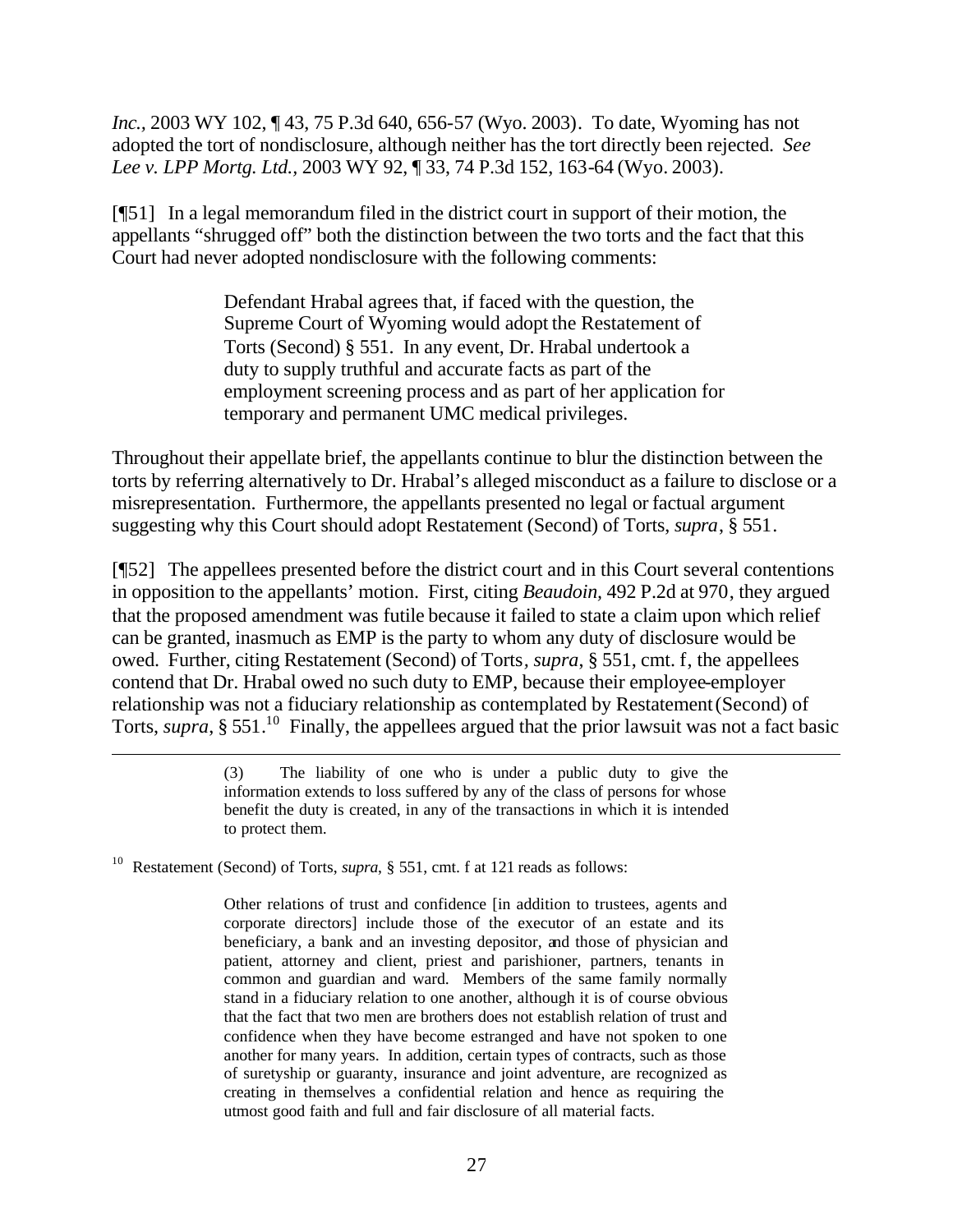to the transaction and that, therefore, any failure to disclose that lawsuit's existence could not form the basis for a cause of action under Restatement (Second) of Torts, *supra*, § 551.<sup>11</sup>

[¶53] The appellees' second counter-argument is that the motion for leave to amend was untimely. Noting that the appellants' counsel had known of the prior lawsuit at least since October 29, 2001, noting that additional discovery would have been required if the motion was granted, and noting that no experts had been designated to testify about the matter, the appellees argued that adding a new cause of action would have "inject[ed] a host of new factual and legal issues into this litigation at this late date."

[¶54] Next, the appellees argued that the motion to amend was made for an improper purpose in that it was made to enable the appellants to suggest to the jury that Dr. Hrabal is a "bad doctor" who previously breached the standard of care so she must have done so again, and to attempt to establish the standard of care in the present case through incompetent expert testimony. This argument, of course, complemented the appellees' position in regard to their own motion *in limine.*

[¶55] The Order Denying Plaintiffs' Motion for Leave to File First Amended Complaint was filed on August 8, 2002, only a few days before trial. The order indicates that the motion was heard on July 2, 2002. As with the appellees' motion *in limine*, the record contains neither a hearing transcript nor a decision letter, and the order, itself, contains no justification for its conclusion. Thus, we are left again to surmise as to the reasons for the district court's ruling.

[¶56] "This court must affirm the district court's action on appeal if it is sustainable on any legal ground appearing in the record . . .." *Heilig v. Wyoming Game and Fish Com'n,* 2003 WY 27, 18, 64 P.3d 734, 737 (Wyo. 2003). This rule holds true even where the district court has not articulated on the record the reasons for its action:

> This court must affirm the district court's action on appeal if the judgment is sustainable on any legal ground

l

Restatement (Second) of Torts, *supra*, § 551, cmt. j at 123 reads as follows:

<sup>&</sup>quot;*Facts basic to the transaction."* The word "basic" is used in this Clause in the same sense in which it is used in Comment c under § 16 of the Restatement of Restitution. A basic fact is a fact that is assumed by the parties as a basis for the transaction itself. It is a fact that goes to the basis, or essence, of the transaction, and is an important part of the substance of what is bargained for or dealt with. Other facts may serve as important and persuasive inducements to enter into the transaction, but not go to its essence. These facts may be material, but they are not basic. If the parties expressly or impliedly place the risk as to the existence of a fact on one party or if the law places it there by custom or otherwise the other party has no duty of disclosure. (Compare Restatement, Second, Contracts § 296).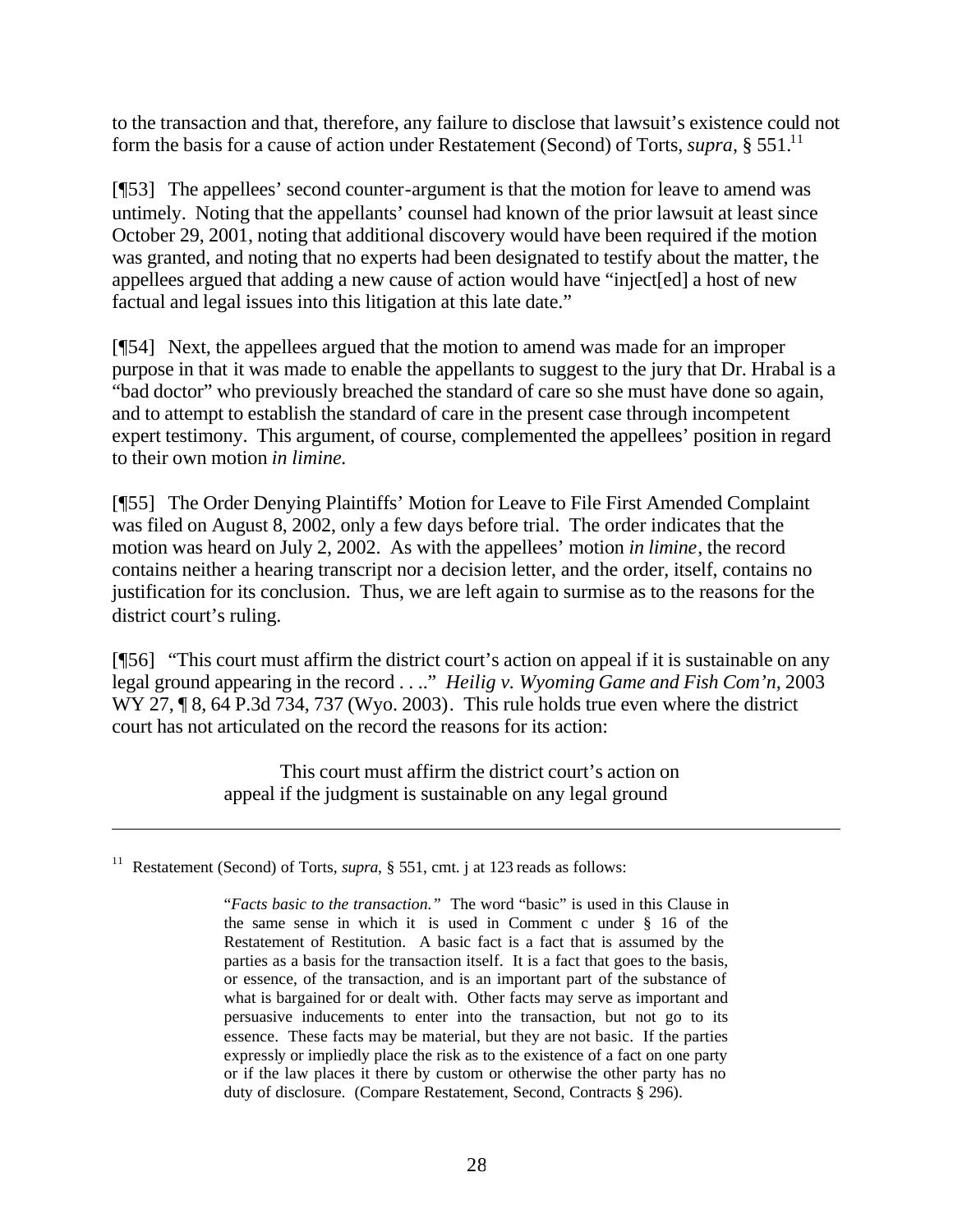appearing in the record. *Deisch v. Jay,* 790 P.2d 1273, 1278 (Wyo. 1990). Although the orders denying the motions to intervene in these cases do not set out the grounds the district court specifically relied upon, we conclude sufficient bases exist in the records to warrant denial of the motions to intervene.

*Masinter v. Markstein,* 2002 WY 64, ¶ 8, 45 P.3d 237, 241 (Wyo. 2002).

[¶57] We will affirm the district court's denial of the appellants' motion for leave to amend their complaint. The appellants have not adequately distinguished between the torts of negligent misrepresentation and nondisclosure, they have not adequately advocated for the adoption of the latter tort, and they have not adequately supported their contention that, under either tort, the alleged tortfeasor owes a duty to a third person not party to the transaction. Furthermore, the record supports denial of the motion on the ground that it was untimely.

# **CONCLUSION**

[¶58] The district court did not abuse its discretion in precluding the appellants' retained emergency medicine expert from offering opinions as to the standard of care for treatment, or in precluding the appellants' retained expert from offering opinions as to the standard of care for an infectious disease consultant, or in precluding evidence of Dr. Hrabal's prior malpractice claim, or in denying the appellants' motion to amend their complaint. Nor was it an abuse of discretion to deny the motion for a new trial, where that motion simply reiterated earlier arguments. It was error, however, for the district court to preclude Dr. Green's standard of care testimony while allowing Dr. Stevens' similar testimony. And we cannot find such error to have been harmless, given the jury's stated confusion as to the standard of care.

[¶59] We affirm in part, reverse in part, and remand to the district court for a new trial.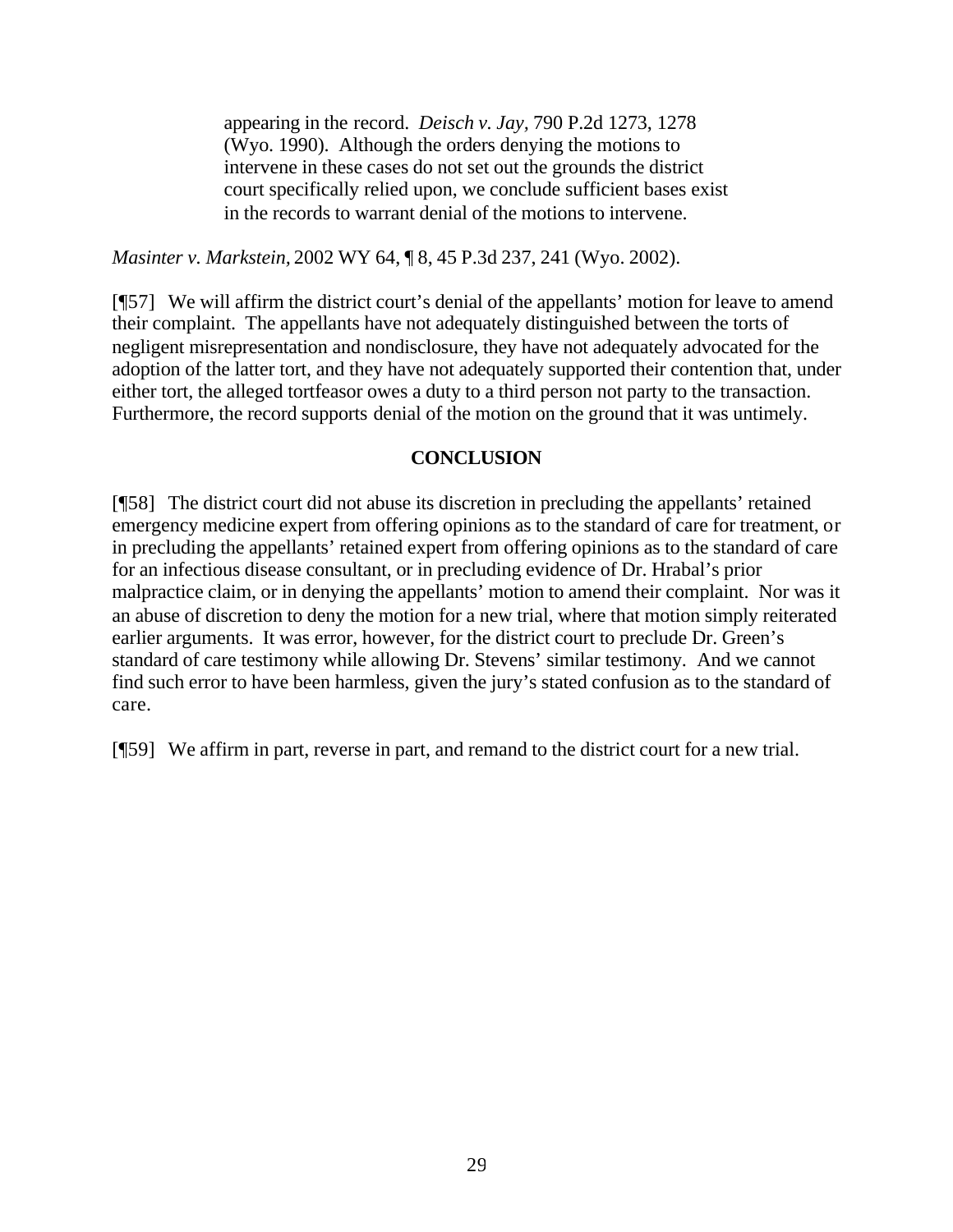### **LEHMAN, Justice, dissenting.**

[¶60] I respectfully dissent. I agree with the portions of the majority's opinion that affirm the district court's decisions and find no abuse of discretion. I likewise agree that it was improper for the district court to exclude Dr. Green's standard-of-care testimony. As the majority discussed in ¶33, there does not appear to be a meaningful distinction between the qualifications of Dr. Green and Dr. Stevens, and both doctors are sufficiently familiar with the standard of care that their testimony would assist the jury in determining the facts at issue. However, I would find that the district court's error was not prejudicial to the appellants and would therefore affirm this case in its entirety.

[¶61] An error warrants reversal only when it is prejudicial and it affects the appellants' substantial rights. *Robinson v. Hamblin*, 914 P.2d 152, 155 (Wyo. 1996) (quoting *Candelaria v. State*, 895 P.2d 434, 439-40 (Wyo. 1995)). Generally, to be prejudicial an error must "cause a miscarriage of justice or result in damage to the integrity, reputation, and fairness of the judicial process .. . [or possess] a clear capacity to bring about an unjust result." *Natural Gas Processing Co. v. Hull*, 886 P.2d 1181, 1188 (Wyo. 1994) (citations omitted). In this case, I cannot conclude that the error caused a miscarriage of justice or compromised the fairness of the proceedings, and I consequently do not believe the error requires reversal.

[¶62] My review of Dr. Stevens' testimony shows that, although it was determined at the pretrial hearing that Dr. Stevens could testify about the standard of care, he never expressly testified on that subject. Dr. Steven's testimony, as a whole, centered on causation. He mainly testified as to when he believed Mr. Armstrong contracted the infection and why he believed that. Dr. Stevens' conclusions in this area were based on the history of the events from February 28 to March 3. As a result, Dr. Stevens discussed some of the tests performed and the care given to Mr. Armstrong during this time. Because such a discussion is intertwined to some extent with the standard of care, Dr. Stevens' testimony certainly danced around the standard of care topic. However, the ultimate point of Dr. Stevens' testimony was that of causation. The defendant did not elicit standard of care opinions from Dr. Stevens, and it appears he never expressly offered such opinions.

[¶63] A review of Dr. Green's testimony shows that although the district court ruled that Dr. Green could not testify about the standard of care, he did continue to testify about his conclusions regarding Mr. Armstrong's infection. Similar to Dr. Stevens, Dr. Green did not expressly offer a standard of care opinion. Nevertheless, Dr. Green did offer extensive testimony. Included in this testimony was his opinion as to whether Mr. Armstrong had the infection on February 28 and why he concluded this. Dr. Green's testimony in this area similarly included elements of the standard of care but to a much greater extent than the testimony of Dr. Stevens. In fact, Dr. Green testified about what questions should have been asked of Mr. Armstrong, about what symptoms should have raised a red flag that there was an infection, that a blood test would have shown abnormalities, that antibiotics would have helped, and that Dr. Hrabal had the "golden moment" to prevent Mr. Armstrong's infection. While this testimony was not an express opinion on the standard of care either, it was